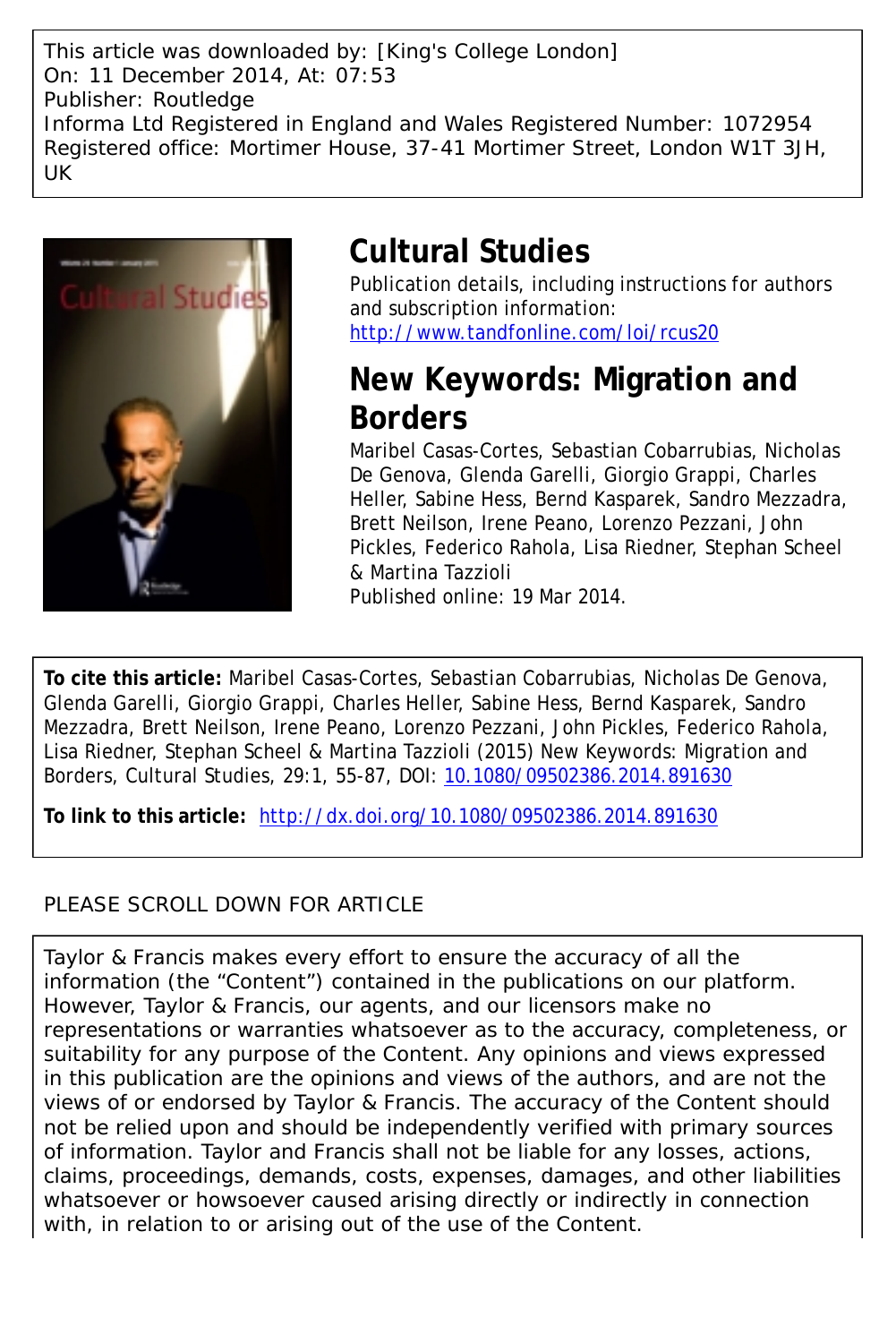This article may be used for research, teaching, and private study purposes. Any substantial or systematic reproduction, redistribution, reselling, loan, sublicensing, systematic supply, or distribution in any form to anyone is expressly forbidden. Terms & Conditions of access and use can be found at [http://](http://www.tandfonline.com/page/terms-and-conditions) [www.tandfonline.com/page/terms-and-conditions](http://www.tandfonline.com/page/terms-and-conditions)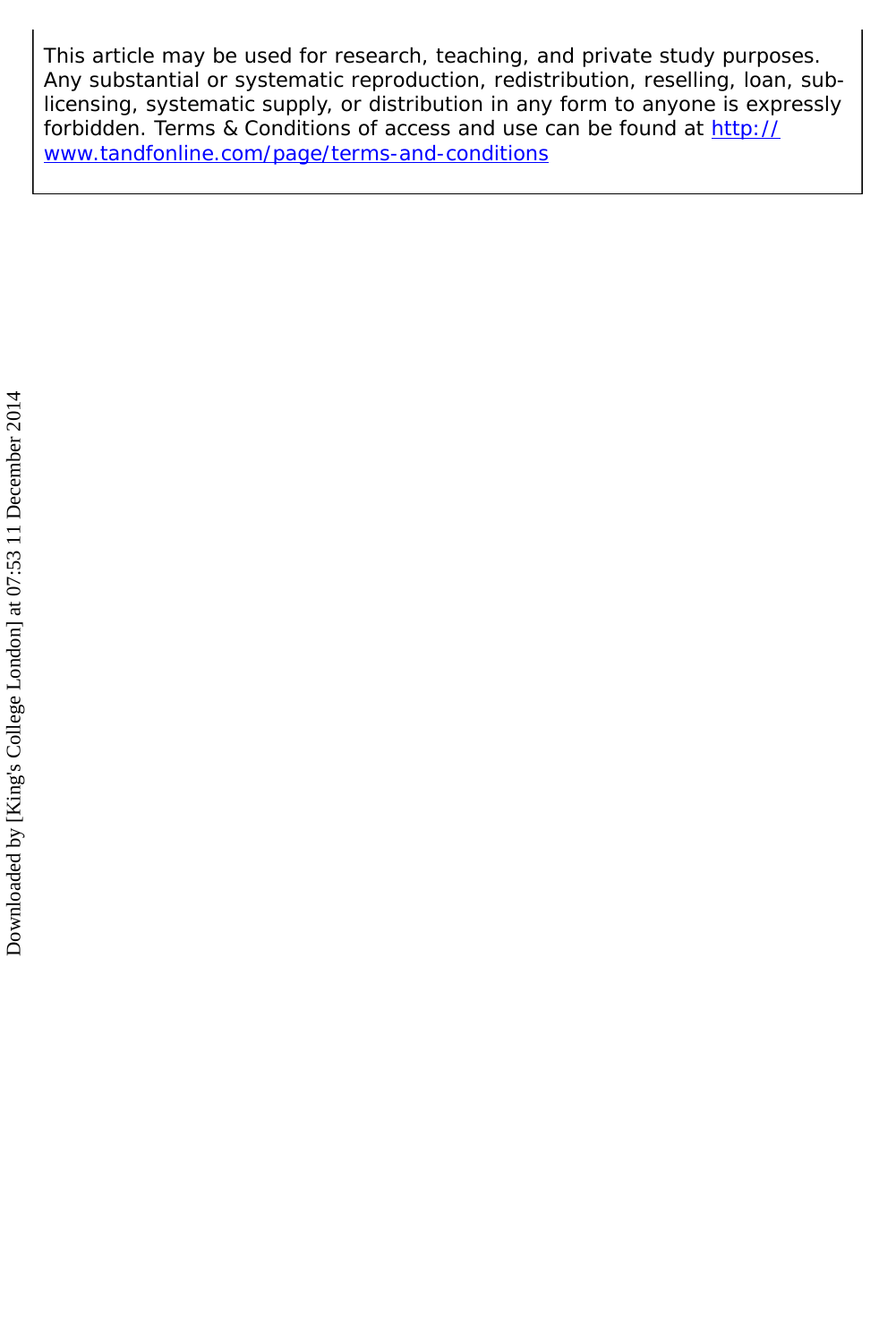# NEW KEYWORDS: MIGRATION AND BORDERS

"New Keywords: Migration and Borders" is a collaborative writing project aimed at developing a nexus of terms and concepts that fill-out the contemporary problematic of migration. It moves beyond traditional and critical migration studies by building on cultural studies and post-colonial analyses, and by drawing on a diverse set of longstanding author engagements with migrant movements. The paper is organized in four parts (i) Introduction, (ii) Migration, Knowledge, Politics, (iii) Bordering, and (iv) Migrant Space/Times. The keywords on which we focus are: Migration/Migration Studies; Militant Investigation; Counter-mapping; Border Spectacle; Border Regime; Politics of Protection; Externalization; Migrant Labour; Differential inclusion/exclusion; Migrant struggles; and Subjectivity.

# Introduction

It is remarkable that Raymond Williams, in his landmark work, Keywords: A Vocabulary of Culture and Society ([1976\)](#page-8-0), has no entry for either "Migration"/ "Immigration" or "Borders." Likewise, in the much more recent compilation on New Keywords: A Revised Vocabulary of Culture and Society ([2005](#page-7-0)), edited by Tony Bennett, Lawrence Grossberg, and Meaghan Morris, "border" and "migration" seem to have once again eluded scrutiny. In their Introduction, Bennett, Grossberg, and Morris [\(2005,](#page-7-0) p. xxiii) indicate that they had planned to include an entry on "boundaries", but this did not happen. This is a pity, because boundary and border are words that perfectly meet the two basic criteria mentioned by Raymond Williams [\(1985,](#page-8-0) p.15) thirty years earlier: ''they are significant, binding words in certain activities and their interpretation; they are significant, indicative words in certain forms of thought.'' New Keywords did respond to a related set of concerns that are crucial to migration studies: sovereignty, diaspora, human rights, mobility, post-colonialism, and race, among others, but each of these keywords, we would argue, nevertheless defines a substantially different (if undoubtedly related) problem-space corresponding to a somewhat distinct sociocultural and historical conjuncture. Hence, the absence of the keywords that we propose here was equally a result of the fact that borders and migration had not yet fully emerged as a problem-space for cultural studies. This is not surprising. The discursive currency of these terms, and much of what has come to be commonplace in popular understandings about borders and



Cultural Studies, 2015 Vol. 29, No. 1, 55–87,<http://dx.doi.org/10.1080/09502386.2014.891630>  $\sum_{\text{Taylor of a Francis Group}}^{\text{2D}}$  No. 29, No. 1, 55–87, nu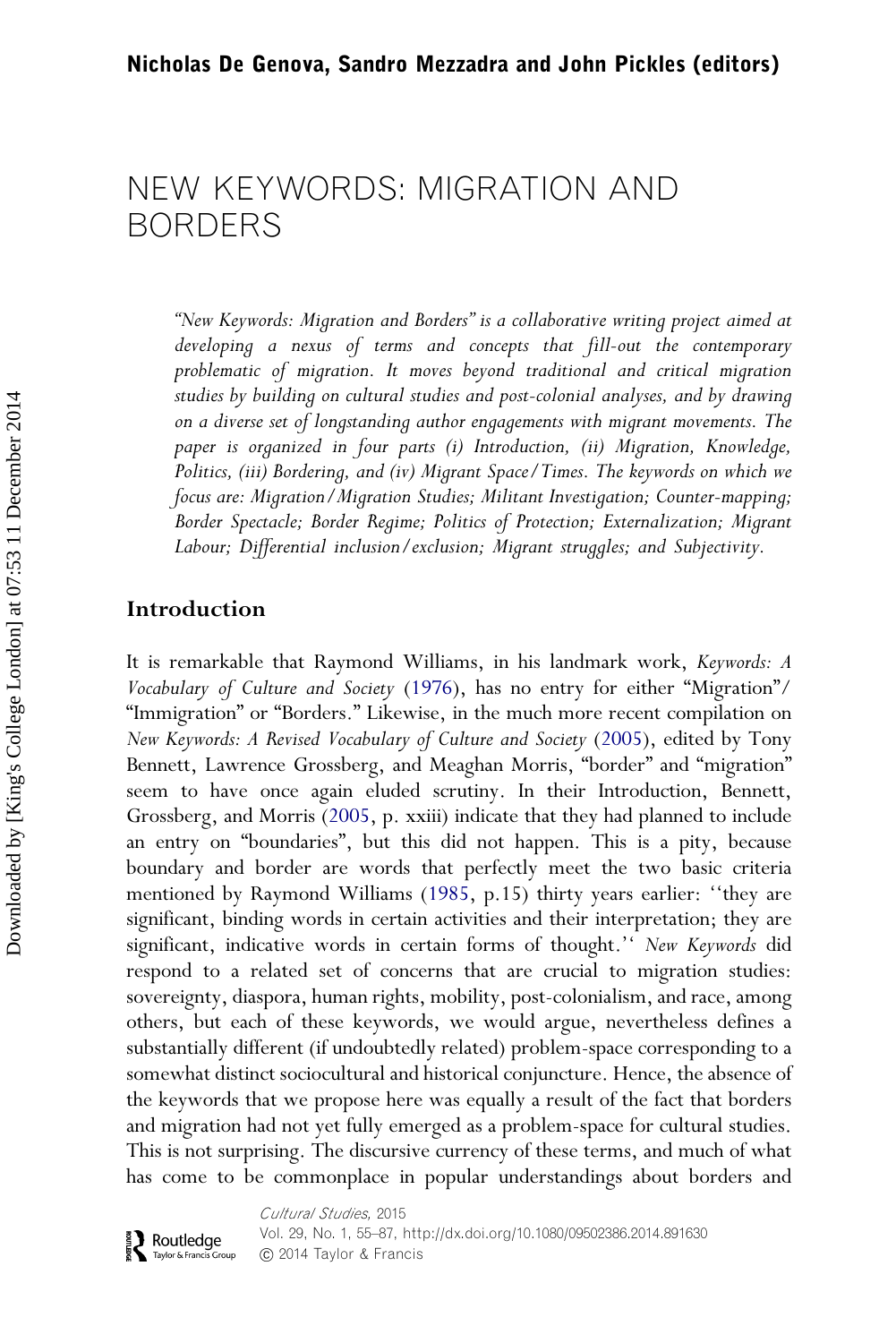migration, is the product of a rather short (global) history. Of course, this is not to disregard the complex historical background for the contemporary prominence of these figures. It is, however, to signal the momentous arrival of Migration and Borders as indispensable conceptual categories for cultural studies today.

In the following pages, we propose to call critical attention to the ever increasing prominence of migration and borders as key figures for apprehending "culture and society" in our contemporary (global) present.

In his classic text, Williams opens his discussion with a reflection on how particular terms and phrases acquire quite discrepant and even contrary meanings over time and across space, such that the same words – and the conceptual categories that they index – can be so variously deployed, from one idiomatic usage to the next, as to appear to no longer refer to the same things. Williams ([1985](#page-8-0), p.11) remarks:

"When we come to say 'we just don't speak the same language' we mean […] that we have different immediate values or different kinds of valuation, or that we are aware, often intangibly, of different formations and distributions of energy and interest."

It was of course part of Williams' larger project in his Keywords to supply a multi-layered exegesis for the numerous and subtly heterogeneous ways that the same words served a variety of often contradictory analytical purposes or epistemic ends. In this rather more modest endeavor, we will not pursue anything resembling that sort of hermeneutic enterprise. Nonetheless, we do want to affirm the existence here of a different formation and distribution of energy and interest around the thematic of Migration and Borders, distinguished by different immediate values and distinct kinds of valuation. If we appear to be no longer speaking the same language, this indeed is precisely the point.

Hence, we will boldly and unapologetically occupy the lexical and conceptual foreground where these "new" keywords can be established as vital and elementary figures for critical thought and action. Thus, we deliberately propose a variety of formulations of a series of concepts related to the larger thematic of migration and borders as tools for simultaneously deconstructing and reconstituting the very ways that cultural studies scholars can even begin to try to approach this topic. That is to say, we seek to de-sediment the already petrified and domesticated vocabulary that so pervasively circulates around these by-now already banal fixtures of popular discourse and public debate – "migration" and "borders" – in order to expose these keywords for all the unsettling dynamism that they intrinsically ought to convey.

### What's "New" about Migration and Borders?

In the past decade, a new epistemic community working on migration and borders in many parts of the world has emerged. This loosely configured cross-section of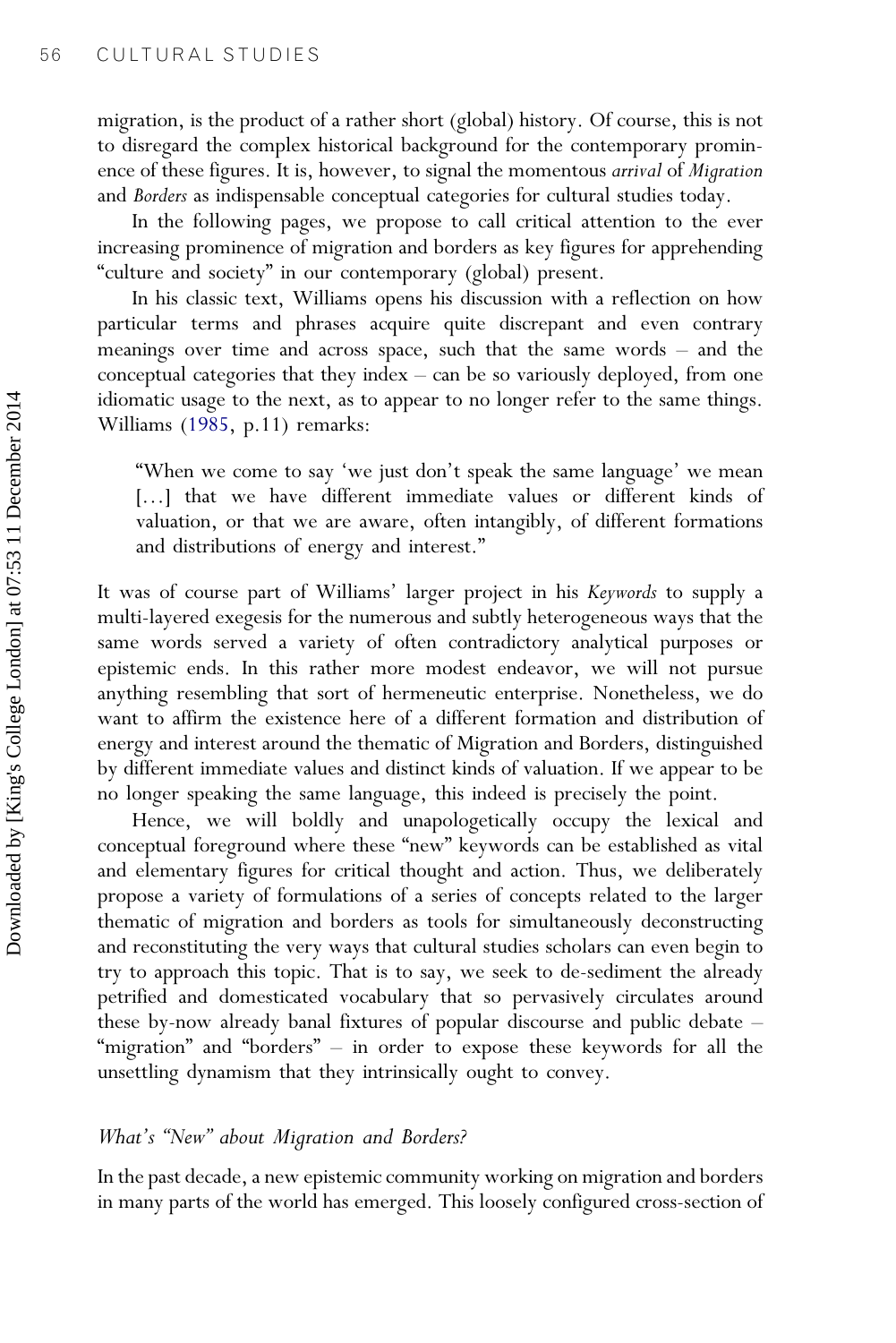networks of migrants, activists, and scholars has become increasingly engaged in attempting to go beyond the established paradigms of both traditional and critical migration studies to create different relationships with migrants and migrants' struggles as well as a more open reading of border logics, technologies, and practices.

At the heart of these differences is the attempt to rework the by-now wellworn focus on the image of the border as "wall" and its corresponding concept of the "exclusion" of the migrant. Certainly, these groups do not dispute the stark fact that walls have and are proliferating in the contemporary world or that their effects are very often violent and exclusionary. Quite the opposite: they seek to situate the proliferation of such techniques and technologies of control within broader logics of governmentality and management, to understand the logics that drive states to erect walls in response to the mobility of the migrants who seek to pass through, around, over, or under them. But beyond this focus on governmentality and management, these new intellectual formations in migration and border studies – of which we are a part – see such a focus on the negative power of borders to be an important limit on how we can think and understand the broader political economy and cultural logics of bordering. By rethinking the logics of borders beyond their apparent role as tools of exclusion and violence, we intend to signal the more open and complex ways in which borders react to diverse kinds of migrant subjectivities and thereby operate to produce differentiated forms of access and "rights." Borders function to allow passage as much as they do to deny it, they work to increase or decelerate the speed of movement as much as they do to prevent or reverse it, and it is in the ways that borders multiply these kinds of subject positions and their corresponding tensions between access and denial, mobility and immobilization, discipline and punishment, freedom and control, that we locate the need for a series of New Keywords of Migration and Borders.

Thirty years ago, it was a similar focus on the changing structure and practices in the social regime of capital that led Stuart Hall and his colleagues to articulate a reading of the ways in which Thatcherism and neoliberalism was producing new spaces and subjectivities under the signs of privatization, entrepreneurialism, and individual responsibility. Today, globalization has both deepened and extended these dynamics and altered the effects they have. Far from flattening the world and reducing the significance of borders, the contemporary social regime of capital has multiplied borders and the rights they differentially allocate across populations.

As a result, these changing forms of regulation, management, and control have in turn generated new patterns of knowledge production which actively seek to destabilize the taxonomies and governmental partitions that regulate and delimit differential forms of mobility and inclusion, and which likewise open up the subject positions of theorist, practitioner, and migrant to more relational analysis and cross-cutting practices. Thus, today, in ways that were taken-for-granted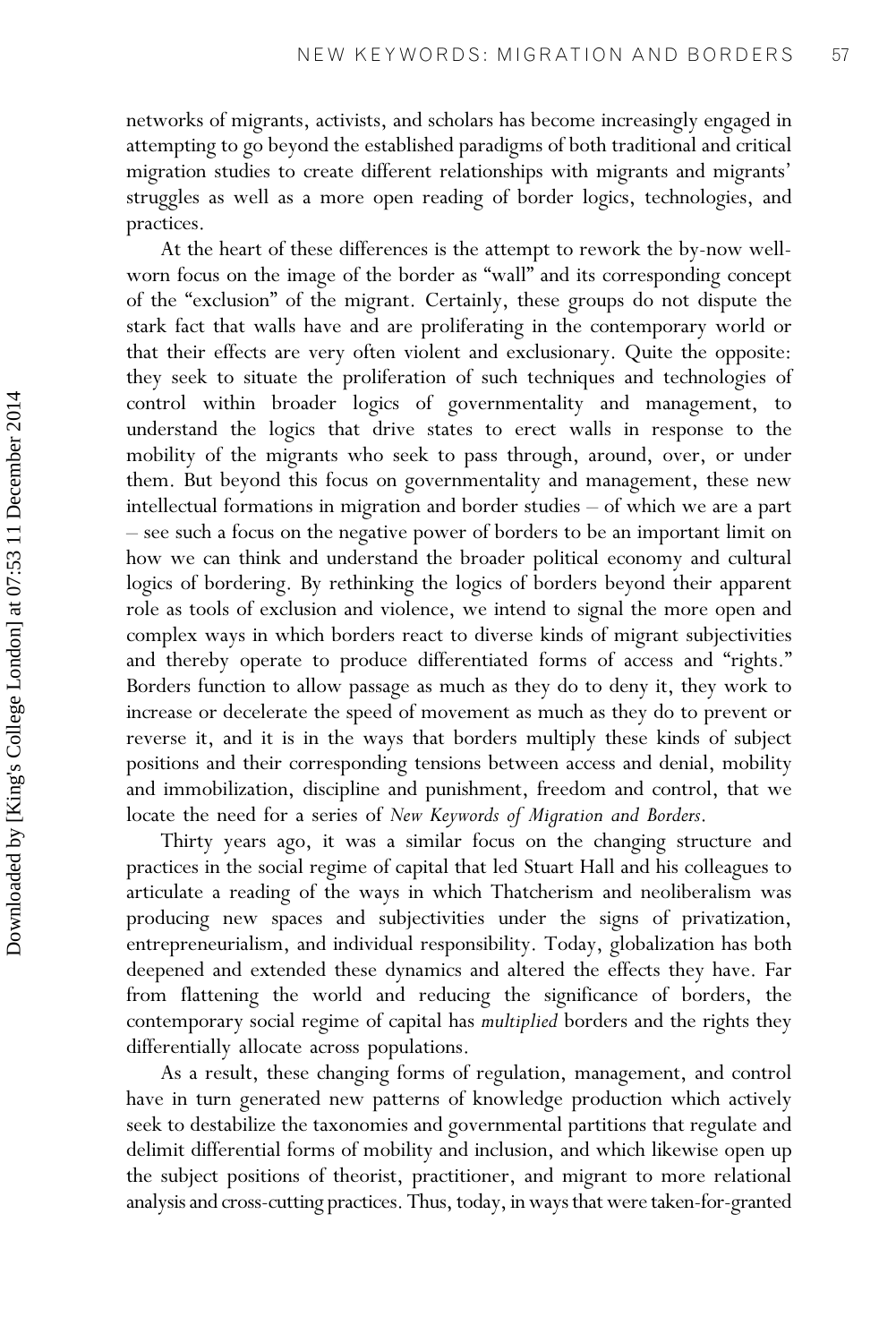in the past, we must ask serious questions about the kinds of distinction that are being drawn between an "economic migrant" and an "asylum seeker," or between someone with papers and someone without them, as these identities are increasingly formalized but also plagued by ever greater incoherence, and as specific forms of mobility and juridical identities are assigned accordingly.

This transformation of practices and concepts has produced what Larry Grossberg ([2010](#page-8-0)) has termed a new problem-space or problematic. Conjunctural analysis in cultural studies is above all about the analysis of historically specific sociocultural contexts and the political constitution of those contexts; it is always engaged with the ways in which particular social formations come into being. This is not a narrowly historicist concern with origins and development, but rather concerns a deep critical sensitivity to the conjunctural and contextual, concerned with the ways in which tensions, contradictions, and crises are negotiated in specific social formations.

As far as migration is concerned, a new problem-space or problematic began to emerge in the 1990s in many parts of the world in the framework of the critical debates surrounding "globalization" and of the multifarious social movements and struggles crisscrossing it. The formation of a new "gaze" and sensitivity on migration, as well as of a new epistemic community challenging the boundaries of established migration and border studies, was part and parcel of development of such movements and struggles, in which the involvement of migrants was a defining feature. The insurgence of the sans papiers in 1996 in France has an iconic significance in this regard, as well as – on a different level – the launch of the campaign Kein Mensch ist illegal ("No one is illegal") at the Documenta exhibition in Kassel one year later. More generally, the spread across continents of a "NoBorder" politics was an important laboratory for the formation of what we have called a new "gaze" on migration (Anderson, Sharma, and Wright [2009\)](#page-7-0). Some of us first met at "NoBorder" camps and not in academic settings. It is from these meetings that such important research projects as "Transit Migration" (<http://www.transitmigration.org/> 2007) or the innovative map of the Gibraltar Strait drawn by the Hackitektura collective in 2004 [\(http://www.antiatlas.net/en/2013/09/08/hackitectura-critical-carto](http://www.antiatlas.net/en/2013/09/08/hackitectura-critical-cartography-of-gibraltar-2004-spain/) [graphy-of-gibraltar-2004-spain/\)](http://www.antiatlas.net/en/2013/09/08/hackitectura-critical-cartography-of-gibraltar-2004-spain/) emerged, while other experiences of political activism and investigation, such as the "Frassanito Network" built the background of the intensification of older relations and the building up of new ones in Europe and beyond. The contestation of the 'Pacific solution', which involved an externalization of the Australian migration regime, took various forms including the Flotilla of 2004 in which activists sailed a yacht from the Australian mainland to the Pacific island of Nauru (Mitropoulos and Neilson [2006\)](#page-8-0). Simultaneously, in the midst of the so-called War on Terror, the United States witnessed the utterly unprecedented nationwide mass mobilization of literally millions of migrants in 2006 to denounce their prospective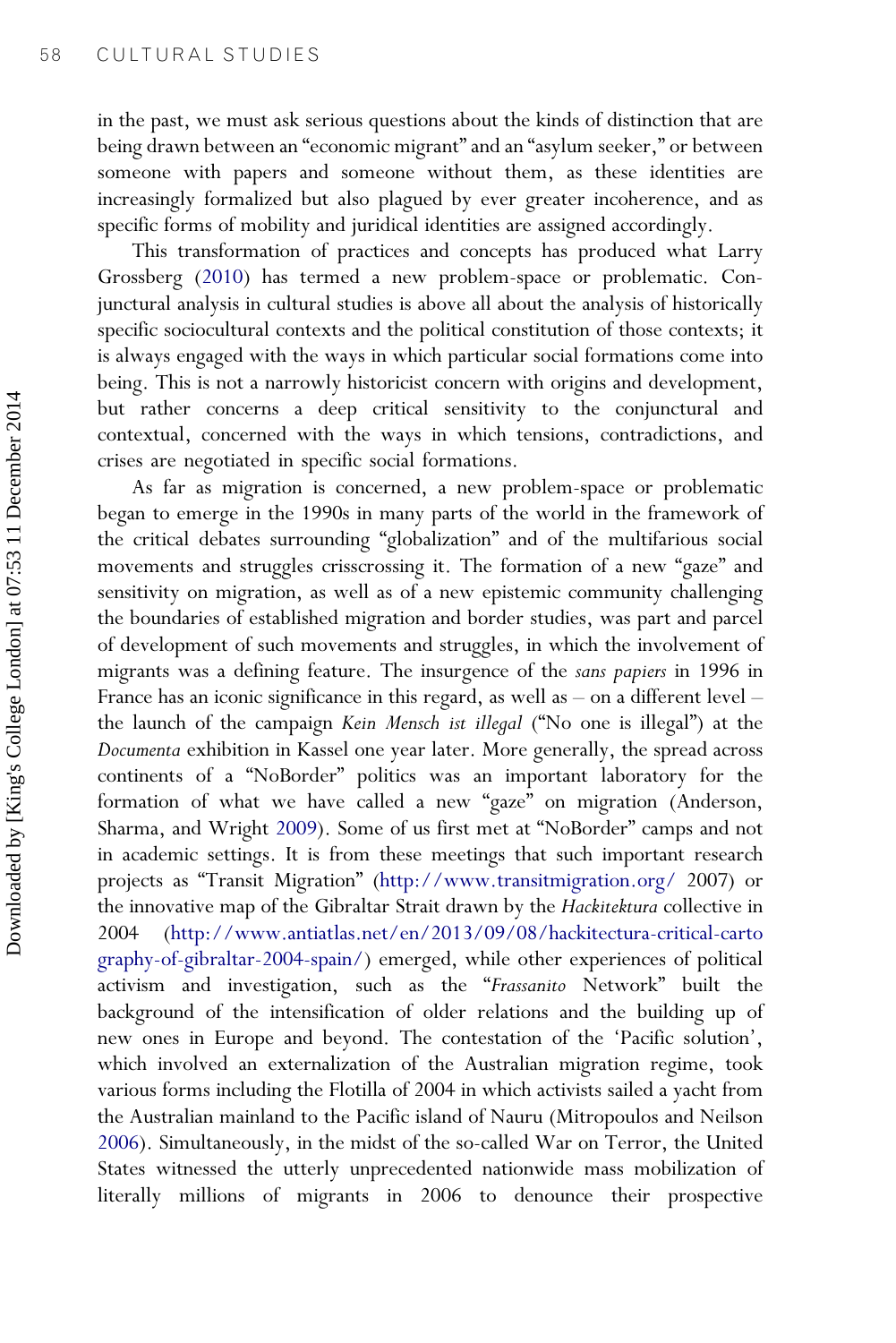criminalization by what would have been the most punitive anti-immigrant legislation in U.S. history.

In the few intervening years, the conditions of capital, labour, and migrant lives have changed sufficiently to re-define the problematic in important ways. For example, the growing and widespread language of "invasion waves" in European border and migration management discourses was given added focus by the 2005 wall jumps in Ceuta, when hundreds of North and West Africa migrants frustrated by the increasingly rigid and draconian policing they were experiencing at the Moroccan border, jumped the wall. It was also in 2005 that the European Union formally signalled that border and migration management was to become a vital task for administration and management with the formation of FRONTEX, the European border and customs management authority.

We may identify at least three specific ways in which the figure of "crisis" has shaped or been mobilized by the techniques and practices of border and migration management. First, migration itself has been defined in terms of a crisis that needs to be managed. Second, the importance of migration in the contemporary world will not diminish. Because it is perceived as producing crises for something conventionally thought of as the 'normal' social fabric, the multiplication of the various legal statuses of migrants has generated new demands for administration and institutions of migration and border management. In their book Border as Method [\(2013](#page-32-0)), Mezzadra and Neilson have extended this analysis as a new critique of political economy which they refer to in terms of the "multiplication of labour." Third, the enduring depth of the 2007–08 financial crisis and the implementation of a battery of aggressive new austerity politics has had profound effects on the configuration of patterns of migration and the ways in which migrants are responding to the borders they face. These recent changes illustrate in even sharper ways the constructed nature of border regimes, as – for example – unemployed Spanish workers migrate to Morocco with an increasing number over-extending their visa stay there, while others become guest knowledge workers in the Ecuadorian university import regime.

In New Keywords: Migration and Borders, our focus is not on "migration and borders" writ large, but on the emergence of the problematic of migration and borders, along with the social mobilizations, interventions and concerns that have emerged around keywords such as "border regime," "border spectacle," "autonomy of migration," or "border as method." Our goal is to focus on critical concepts that deconstruct and transform the established repertoires of both traditional and critical migration studies in productive ways. We see the production and elaboration of new concepts as a crucial aspect of intellectual work and a necessary endeavour with which to enable new forms of politics that can be adequately targeted to the specificities of the historical conjuncture.

As militant researchers who are engaged with one or more migrant movements, we have also elected to compose this essay as a collective experiment, drawing on the collaborative writing of 17 activist scholars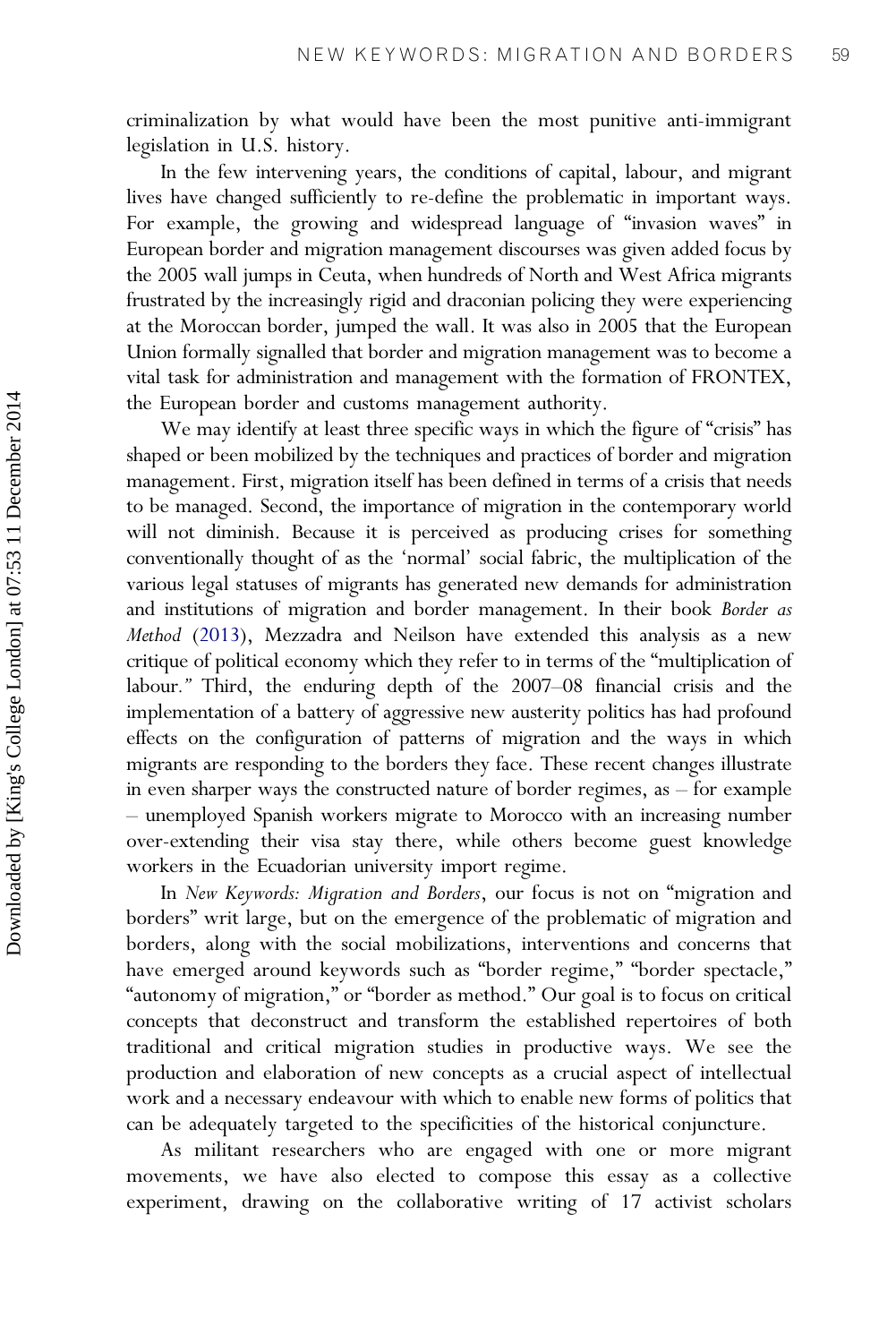<span id="page-7-0"></span>working on migration and border studies. Maribel Casas (MC), Sebastian Cobarrubias (SC), Nicholas De Genova (NDG), Glenda Garelli (GGa), Giorgio Grappi (GGr), Charles Heller (CH), Sabine Hess (SH), Bernd Kasparek (BK), Sandro Mezzadra (SM), Brett Neilson (BN), Irene Peano (IP), Lorenzo Pezzani (LP), John Pickles (JP), Federico Rahola (FR), Lisa Riedner (LR), Stephan Scheel (SS), and Martina Tazzioli (MT). The authorship of specific keywords below is indicated by these initials. Writing this paper has thus been a collaborative effort, what we may describe as a fascinating and mad experiment in writing collectively. Specifically, New Keywords: Migration and Borders brings together 11 keywords that have come increasingly to define a new kind of problem-space around migration. The paper builds on and extends earlier discussions held in London (January/ February 2013) at the "Migration and Militant Research" Conference as well as the inaugural gathering of the research network on "The 'European' Question: Postcolonial Perspectives on Migration, Nation, and Race," both held at Goldsmiths, University of London.

Central to this endeavour is the need to be sensitive to the 'geographies' of the keywords that we develop. As our initial discussions in London indicated, it is important to challenge the Euro-Atlantic framework of (even 'critical') migration studies, and to engage with other migratory experiences and research. Admittedly, the New Keywords project first arose from discussions otherwise framed in terms of "the 'European' Question," but the real aim of that dialogue was precisely to disrupt the complacent conventions of a kind of residual Eurocentrism in the critical study of migration and borders in the specifically European context, beginning from the insistence on de-familiarizing and destabilizing our very preconceptions that we know what "Europe" is and who may be considered to be "European." Nevertheless, the New Keywords: Migration and Borders project is also distinct from that particularly "European" framework for dialogue and debate. Our focus here is not bounded by specific territorial boundaries, but aims to think beyond the Euro-Atlantic focus of (critical) migration studies to include examples such as 'internal migration' in China or the above mentioned Pacific solution to border externalization. With space available here for only rather short entries, we are not able to be fully "global" in the scope of our writing of these new keywords, but we aim nonetheless to repudiate a geographically restricted vision. The stakes of a new critical vocabulary in the study of migration and borders are truly global in scope, and planetary in scale. NDG, SM, JP

### References

Anderson, B., Sharma, N. & Wright, C. (2009) 'Editorial: why no borders?' Refuge, vol. 26, no. 2, pp. 5–18.

Bennett, T., Grossberg, L. & Morris, M. (eds.) (2005) New Keywords: A Revised Vocabulary of Culture and Society. Oxford, Blackwell.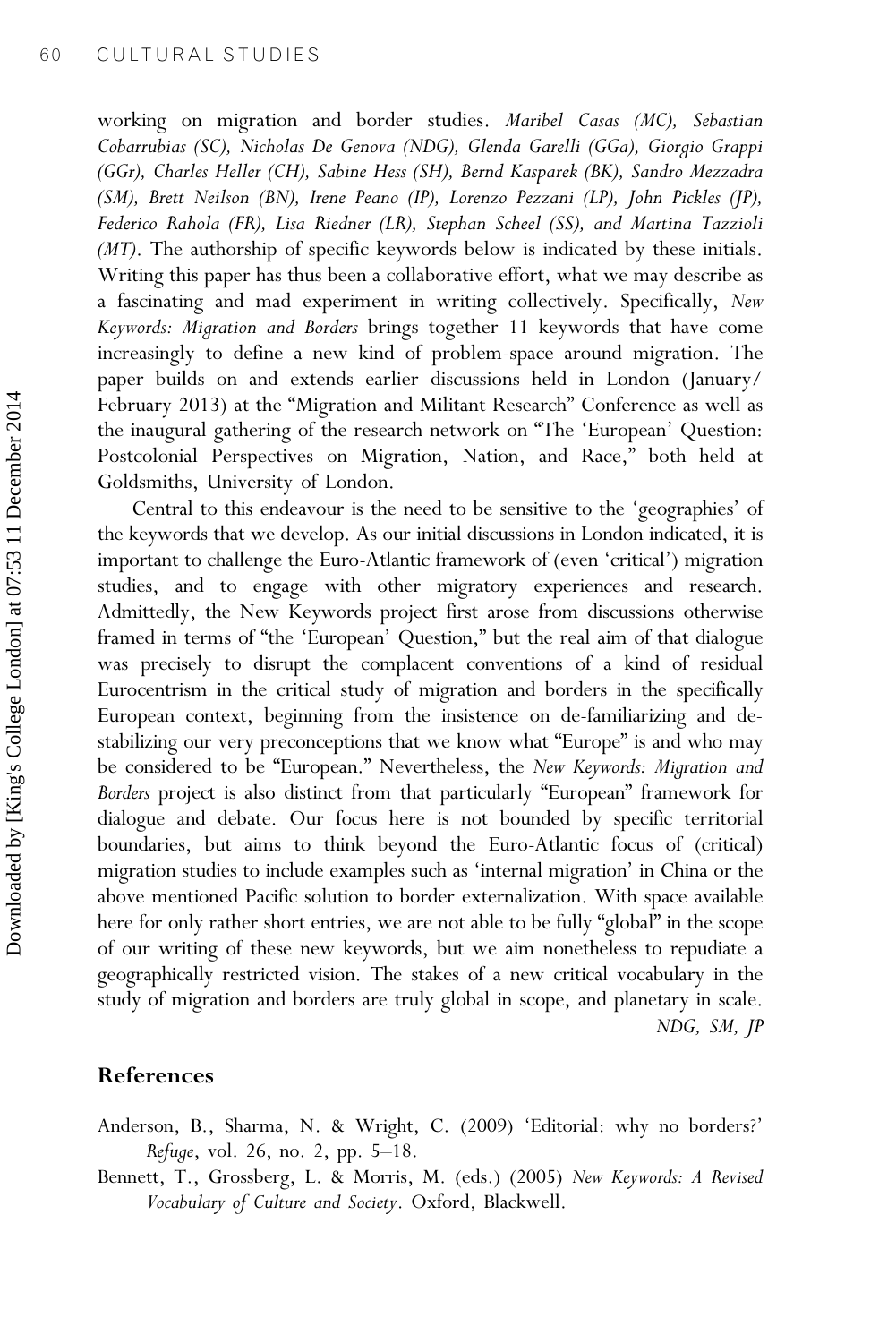- <span id="page-8-0"></span>Grossberg, L. (2010) Cultural Studies in the Future Tense, Durham and London, Duke University Press.
- Mitropoulos, A. & Neilson, B. (2006) Exceptional Times, Non-Governmental Spacings, and Impolitical Movements. Vacarme, 34 [\(http://www.vacarme.](http://www.vacarme.org/article484.html) [org/article484.html\)](http://www.vacarme.org/article484.html)
- Williams, R. (1976) Keywords: A Vocabulary of Culture and Society, New York, Oxford University Press.
- Williams, R. (1985) Keywords: A Vocabulary of Culture and Society. New York, Oxford University Press (revised edition).

### Migration, Knowledge, Politics

# (1) Migration/Migration Studies

What is migration? It is a truism to say that mobility has been a distinctive feature of human history, that human history is the history of human mobility. In this keyword we are interested in particular aspects of modern migration: the multifarious and heterogeneous practices of mobility within a field dominated by the state, empire, and capital. The modern state and its bounded discourse of citizenship, first in Europe and then globally, have produced the codes, institutions, and practices that continue to shape migratory policies and experiences across a wide range of geographical settings and scales. In recent years the codes that shape modern migration have been increasingly reworked as they are challenged by a multiplicity of new regional and global actors. Colonial expansion and imperial histories have forged a geography of migration whose effects continue, while modern capitalism has been structurally linked with labour mobility and faced with the problem of its control since its inception.

Migrations have shaped modern history at least since the Atlantic slave trade and the unruly dislocation, enclosure, and dispossession of the rural poor to populate the cities and fuel the booming labor needs of industry in England and other European countries. From historians of slavery in the Americas and critical investigations of the attempts to tame the "coolie beast" in Southeast Asia (Berman [1989\)](#page-9-0), we have learned that these bodies in motion were never "docile." Practices of rebellion and resistance crisscross the history of even the most brutal forms of "forced" migration, a crucial lesson today when governmental as well as scholarly taxonomies and epistemic partitions that define migration confront radical challenges. These challenges are particularly evident in current debates about the "crisis of asylum" and the blurring of the border between "asylum seekers," "refugees," and "economic migrants."

What is called today "migration studies" has its historical roots in past "ages of migration," most prominently in the time of the great transatlantic migration at the end of the  $19<sup>th</sup>$  century (just think of the Chicago School of sociology) and the "guest-worker regime" in West Germany and other European countries in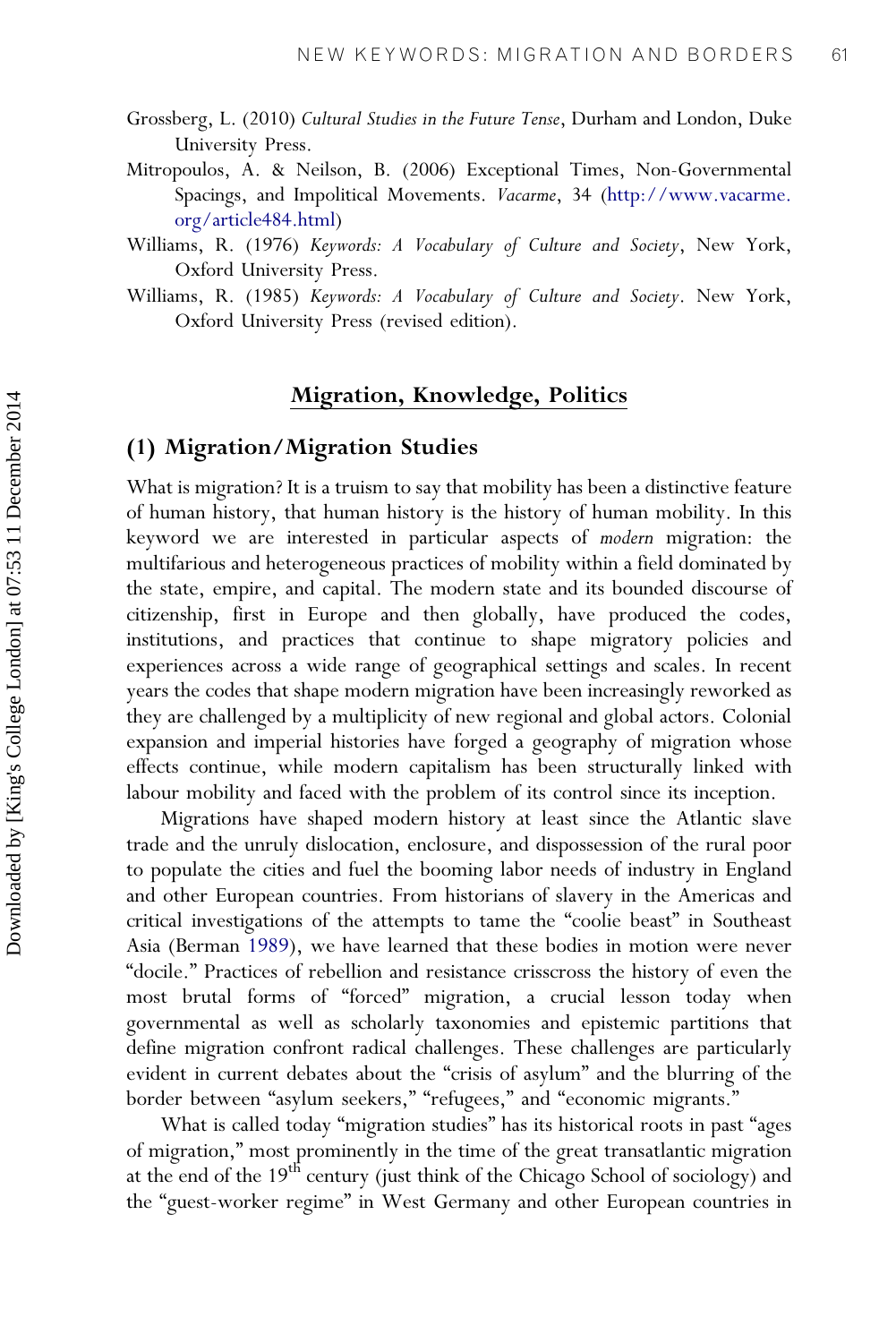<span id="page-9-0"></span>the 1950s and 1960s. It is important to begin with such "founding moments" of migration studies at least for three reasons. First, they point to the Euro-Atlantic scale of its development, a scale that continues to inform the concepts that are used nowadays to investigate migration across the world. Secondly, they point to the fact that migration studies emerged in the heyday of processes of mass industrialization in the early twentieth century, and particularly within the framework of what is usually called "Fordism". This framework continues to shape the paradigm of migration studies despite the fact that the economy has dramatically changed. Thirdly, a concern for the social and economic "integration" of the migrant has long dominated migration studies. The "point of view of the native", a specific form of "methodological nationalism" has consequently shaped (and very often continues to shape) theoretical frameworks and research projects (De Genova [2005\)](#page-10-0). In these perspectives doxa, commonsense, and public discourses intermingle with "scientific" understandings.

Contemporary migration, at least since the crisis of the early 1970s, challenges all these points. It has become *global*, compelling us to come to terms with geographically heterogeneous experiences of migration. Even when connected to industrial labour (such as "internal" migration in China), its patterns are very different from classical "Fordist" ones. Moreover, migration has become "turbulent," leading to a multiplication of statuses, subjective positions and experiences within citizenship regimes and labour markets. This has occasioned the "explosion" of established models of "integration" in many parts of the world.

In recent decades, approaches linked to critical race theory, feminism, labour studies, and transnationalism have productively challenged the boundaries of migration studies. Scholars and activists have highlighted the roles played by race and sex in the shaping of processes of subjection within migratory experiences. At the same time, these approaches have shed light on multifarious practices of "subjectivation" through which migrants challenge these devices on a daily basis, giving rise to relations and practices that facilitate their mobility as well as often unstable ways of staying in place. The emergence of such concepts as "the right to escape" and "autonomy of migration" is part of this challenge to the boundaries of migration studies (Mezzadra [2006](#page-10-0), [2011;](#page-10-0) Moulier Boutang [1998;](#page-30-0) Papadopoulos, Stephenson, and Tsianos [2008](#page-30-0)). Their most distinctive contribution lies in the emphasis they place on the "subjective" dimensions of migration, on the structural excess that characterizes it with regard both to the order of citizenship and to the interplay of supply and demand on the "labor market."

SM, BN, SS, FR

### References

Berman, J. (1989) Taming the Coolie Beast. Plantation Society and the Colonial Order in Southeast Asia, Delhi and New York, Oxford University Press.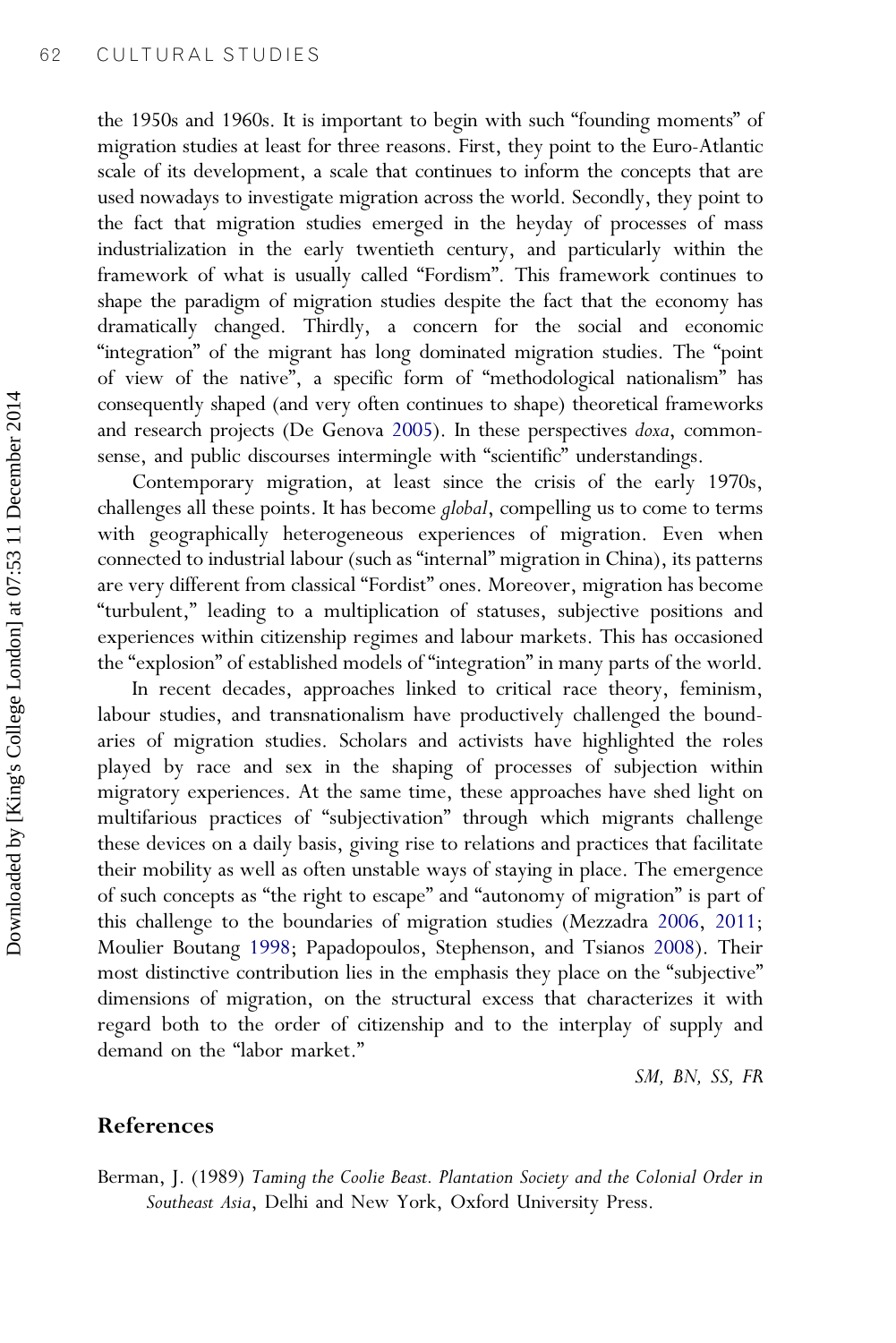- <span id="page-10-0"></span>De Genova, N. (2005) Working the Boundaries: Race, Space, and "Illegality" in Mexican Chicago, Durham, NC, Duke University Press.
- Mezzadra, S. (2006) Diritto di Fuga. Migrazioni, Cittadinanza, Globalizzazione Ombre Corte, Verona.
- Mezzadra, S. (2011) The gaze of autonomy. Capitalism, migration, and social struggles, in The Contested Politics of Mobility: Borderzones and Irregularity, ed. V. Squire, London, Routledge, pp. 121–142.
- Moulier Boutang, Y. (1998) De l'esclavage au salariat. Économie historique du salariat bridé, Paris, Puf.
- Papadopoulos, D., Stephenson, N., & Tsianos, V. (2008) Escape Routes. Control and Subversion in the 21st Century, London - Ann Arbor, MI, Pluto Press.

### (2) Militant Investigation

The production and circulation of knowledge around migrations has expanded rapidly in the past decade, resulting in a sort of migration knowledge hype: a multiplication of the types of knowledges being produced under the banner of 'migration' (scholarly contributions, policy dialogues and implementation reports, professional workshops, institutional surveys, advocacy discourses etc.) and the mushrooming of epistemic communities working on migration issues (academics, policy institutes, non-governmental and intergovernmental organizations, funding institutions, border enforcement apparatuses, etc.). This migration knowledge hype has been sustained by the development of what Sabine Hess ([2010](#page-11-0)) has called "new soft" modes of migration "governance" rooted in knowledge production and working through formats such as migration narratives, policy mobility frameworks, and technical contributions. Deployed as migration knowledge, these governance practices claim to operate in politically neutral ways. They often result in unexamined discourses, architectures, and practices that in turn render knowledge of migration as an object of governmentality (Mezzadra and Ricciardi [2013\)](#page-11-0). Through them research protocols in Migration Studies are standardized and reconstituted as objects of disciplinary investigation and the political and social stakes involved in migrant advocacy are 'professionalized' and diluted.

By contrast, by working towards a political epistemology of migration, militant investigation aims to make two main interventions. First, in contrast to the profiling of migrations as stable targets of research, a militant investigation aims to account for the turbulence of migration practices, the contested politics migrants encounter and produce, the contingent "existence strategies" (Sossi [2006\)](#page-11-0) they mobilize in specific contexts, the varied social geographies of migrant experiences, and the intermittent process of becoming migrant and/or being labelled as such. This is not simply a matter of accounting for the instabilities of migration practices and migratory processes. Militant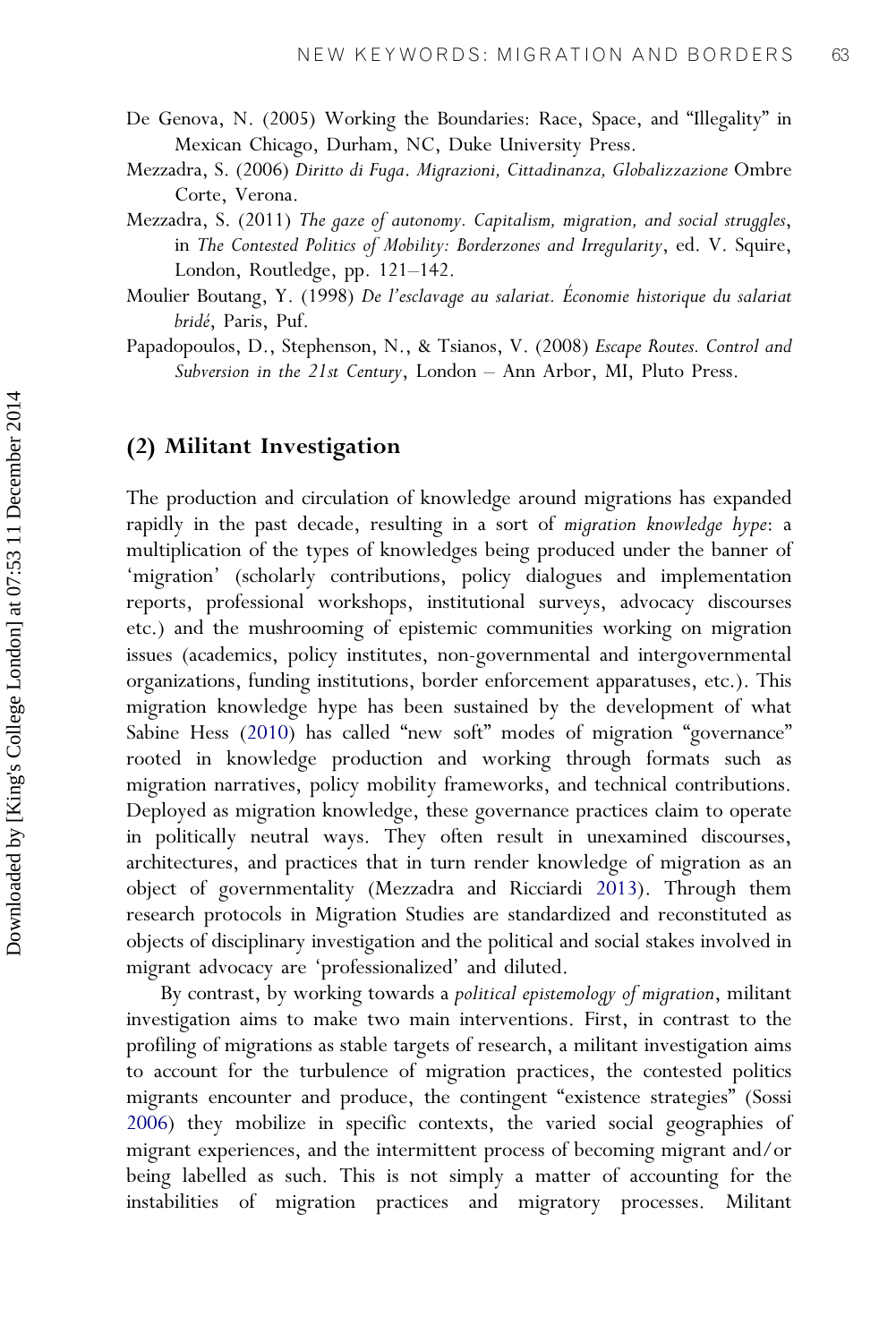<span id="page-11-0"></span>investigation puts these instabilities to work analytically and politically (Colectivo Situaciones 2005).

Second, a militant investigation engages with the power asymmetries that make migrants into subjects of migration knowledge production. It does so by challenging the practices that fix migrants as objects of research, management, care, advocacy, etc. and researchers as subjects who are authors working in a knowledge market, scientists who maintain an impartial distance, advocates who speak for, or activist scholars and scholar activists who act on behalf. Militant investigation maps the distances these asymmetries produce and seeks to highlight the possible disjunctures that might be activated to counter-act these forms of capture. It attempts to destabilize the binaries of researcher and researched, focusing instead on the identification or creation of spaces of engagement and proximity, sites of shared struggle and precarity. And it highlights the diverse practices by which mobile subjects negotiate and contest shifting forms of domination and exploitation.

Such militant investigation and its attempt to create a new political epistemology of migrations takes place in distinct venues, including online networks and discussion platforms, radical academic workshops and conferences, activists' seminars and meetings, websites to circulate counter-knowledges, and collective discussions (e.g., [storiemigranti.org](http://storiemigranti.org), [bordermonitoring.](http://bordermonitoring.eu) [eu,](http://bordermonitoring.eu) [watchthemed.net](http://watchthemed.net), [kritnet.org,](http://kritnet.org) [migreurop.org\)](http://migreurop.org). It has also taken on different styles: documentation of experiences, trajectories, and barriers, monitoring and barometer-ing of migrant grassroot struggles, ir-representation, alter-visualization of counter-mapping, and the production of new concepts.

GGa, MT, SM, BK, IP

### References

- Bordermonitoring.eu. Politiken, Praktiken, Ereignisse an den Grenzen Europas, [http://](http://bordermonitoring.eu/) [bordermonitoring.eu/](http://bordermonitoring.eu/)
- Colectivo Situaciones. (2005) 'Something more on research militancy: footnotes on procedures and (In)Decisions,' Ephemera, vol. 5, no. 4, pp. 602–614.
- Hess, S. (2010) 'We are facilitating states!' An ethnographic analysis of the ICMPD. In The politics of international migration management, ed. M. Geiger & A. Pécoud, Basingstoke, Palgrave, pp. 97–117, pp. 98, 106, 108.

Kritnet. Network for Critical Border and Migration Regime Research, <http://kritnet.org/> Mezzadra, S. & Ricciardi, M. (eds.). (2013) Movimenti indisciplinati. Migrazioni, migranti e discipline scientifiche. Verona, Ombre Corte.

- Migreurop, <http://www.migreurop.org/>
- Sossi F. (2006) Migrare. Spazi di confinamento e strategie di esistenza. Milano, Il Saggiatore.
- Storie Migranti, Una storia delle migrazioni attraverso i racconti dei migranti, <http://www.storiemigranti.org>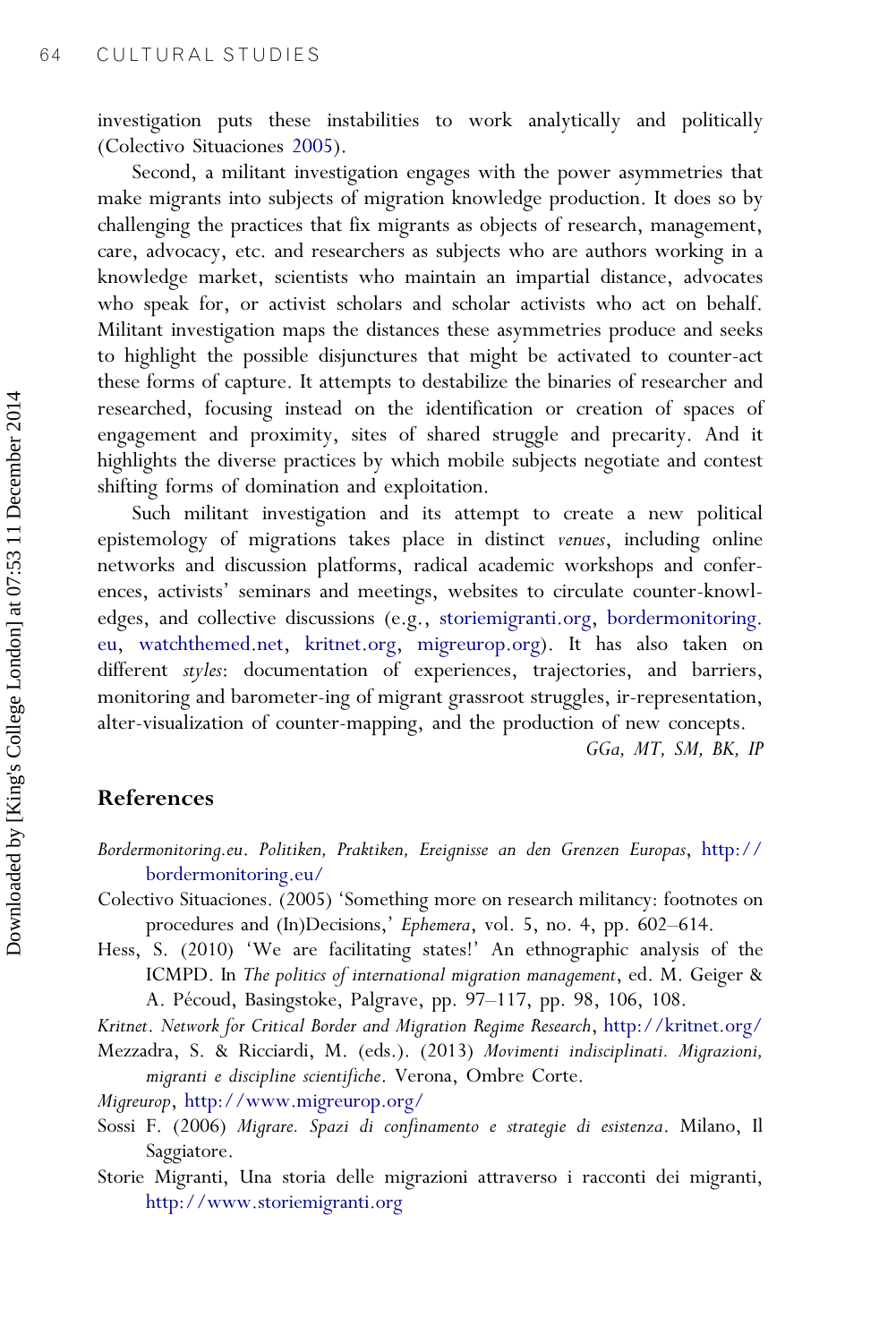Watch the Med. Transnational Monitoring Against the Violation of Migrants' Rights, <http://www.watchthemed.net/>

# (3) Counter-mapping

Monitoring, quantifying, mapping, and increasingly live surveillance imaging of illegalized migration are central to the practice of border control. Much of this mapping work charts migrant pathways and crossings to assess 'risks' and develop management strategies. At the same time, pro-migration and migration movements have begun to use mapping tools to navigate the changing spaces and practices of the new border management regime and to think through different ways of spatializing migrant movements and experiences. Such counter-mapping efforts re-situate the logics of borders in terms of barriers to the 'freedom of movement' attempting to create new spatial imaginaries of migrant spatial subjectivities, practices, and experiences (Casas and Cobarrubias [2007\)](#page-13-0). Two recent counter-mapping projects illustrate these emerging practices.

Disobedient Gaze is a counter-cartographic response to the extension of the militarized border regime in the Mediterranean Sea which, in recent years, has become a highly surveilled and mapped space. Optical and thermal cameras, sea-, air- and land-borne radars, vessel tracking technologies and satellites constitute an expanding remote sensing apparatus that searches for 'illegalized' activities. However, due to the vastness of the area to be covered and the high volume of commercial and private traffic at sea, the objective of providing full spectrum visibility remains elusive. Instead, more targeted forms of risk assessment to distinguish perceived "threats" such as migration from "normal" productive traffic have been mobilized. These sensing devices create new forms of bordering by filtering "acceptable" and "unacceptable" forms of movement. In recent years, a counter-mapping practice has emerged that challenges this regime of visibility and surveillance. For example, "Watch the Med" is an online mapping platform designed to map with precision violations of migrants' rights at sea and to determine which authorities have responsibility for them. WTM was launched in 2012 as a collaboration among activist groups, NGOs and researchers from the Mediterranean region and beyond. It operates in two ways. First, it creates a "disobedient gaze" that refuses to disclose what the border regime attempts to unveil - the patterns of "illegalized" migration – while focusing its attention on what the border regime attempts to hide; the systemic violence that has caused the deaths of many at the maritime borders of Europe (about 20,000 reported deaths since 1998 [http://fortresseurope.](http://fortresseurope.blogspot.com/p/la-strage.html) [blogspot.com/p/la-strage.html\)](http://fortresseurope.blogspot.com/p/la-strage.html). Second, WTM turns surveillance mechanisms back on themselves by demarcating those areas that are being monitored by different technologies and agencies to show what could be "seen" by which border control agency in any particular case. This information allows those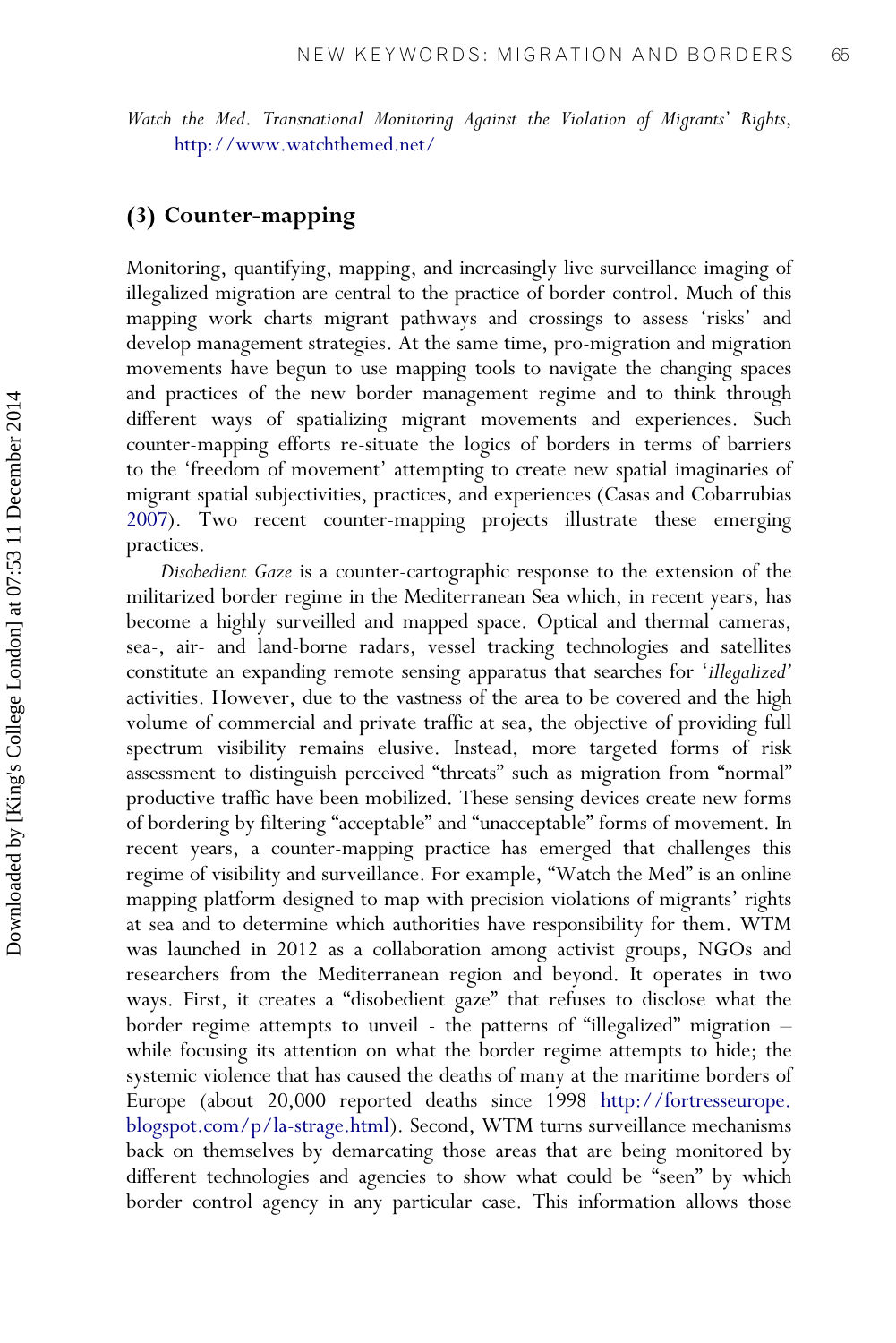<span id="page-13-0"></span>struggling against border regimes to hold these agencies accountable for the fate of migrants at sea. That is, operating as a collective counter maritime traffic monitoring room, the project consciously repurposes surveillance maps and remotely sensed images as active sites of struggle (Heller and Pezzani 2014).

Spaces in Migration takes a different perspective. While migration governance typically maps the physical and political spaces of migration, certain migration struggles moving across borders are generating a series of counter-maps whose aim is to show spaces that are not stable, but open and unstabilized. "Spaces in Migration" focuses on the codes of visibility through which migrations are charted to be governed and controlled, "ir-representing" the territory and territoriality of migrations by producing a cartography of 'invasions' (Farinelli 2009, p 14, Sossi 2006, p 60). Here counter-mapping focuses on the spaces migrants put in motion after the Tunisian revolution, mapping the contested movement across space and the spatial restructuring of migration governance as it struggles to catch up with these movements. Through these mappings, migrant practices and fields of struggle are articulated as space-making (Habans et al. 2013).

MC, SC, GGa, CH, LP, JP, MT

### References

- Casas-Cortes, M. & Cobarrubias, S. (2007) Drawing escape tunnels through borders: cartographic research experiments by European Social Movements, in An Atlas of Radical Cartography, eds. L. Mogel and A. Bhagat, Los Angeles, Journal of Aesthetics and Protest Press, pp. 51–66.
- Heller, C. & Pezzani, L. (2014) A sea that kills, a sea that witnesses: making the sea account for the deaths of migrants at the maritime frontier of the EU, in Forensic Architecture. Forensis: The Architecture of Public Truth, Berlin, Sternberg Press.
- Farinelli, F. (2009) Crisi della ragione cartografica, Torino, Einaudi Editore.
- Habans, R., Sossi, F., Garelli, G., & Tazzioli, M. (2013) Spaces in migration: counter-map, in Spaces in Migration, eds. F. Sossi, G. Garelli, & M. Tazzioli, London, Pavement Books, pp. 170–171.
- Sossi, F. (2006) Migrare. Spazi di confinamento e strategie di esistenza, Milano, Il Saggiatore.

## Bordering

## (4) Border Spectacle

Borders and boundaries have long figured prominently in the public's attention. Be it the Iron Curtain, the DMZ between North and South Korea, the Limes of the Roman Empire or the Western Frontier in the making of the U.S., borders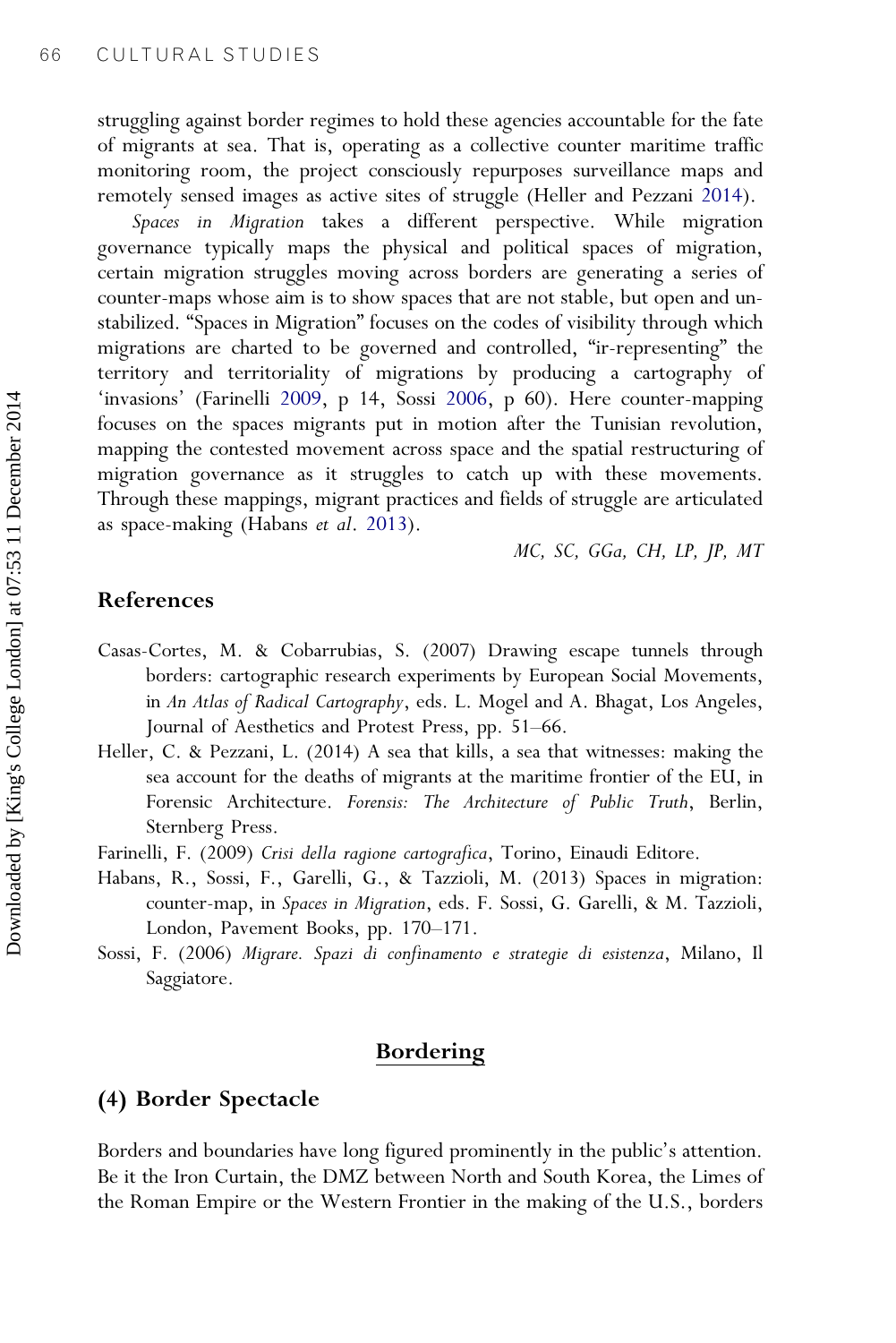have often signified a more or less sharp division between here and there, inside and outside, us and them and they have served as a seemingly simple tool for demarcation and control. Even in Western Europe and North America, where boundaries are generally relatively weakly contested and (especially in Europe) are supposed to gradually fade from within, the border retains a clear and categorical function for the management of movement and regulation of migration.

How exactly does the border relate to migration? Nicholas De Genova ([2002,](#page-15-0) [2013\)](#page-15-0) highlighted one important aspect of the role of the border when he detailed how the border spectacle, i.e., the enactment of exclusion through the enforcement of the border produces (illegalized) migration as a category and literally and figuratively renders it visible. A representation of illegality is imprinted on selected migration streams and bodies, while other streams and bodies are marked as legal, professional, student, allowable. In the process, migration is made governable. In this regime of governmentality the border spectacle constitutes a performance where illegalization functions along with other devices (waiting, denial, missing paperwork, interview, etc.) to govern and manage migration, to operationalize policies of differential inclusion, and to manage the balance between the needs of labor markets, the demands for rights and in some cases citizenship, and the projection of securitization and humanitarianism on the figure of the border (Walters [2011\)](#page-15-0). Images of crowded ships, documentation of deaths at the border, deployments of border guards in so called "hot spots" of border regions and the recourse to military imagery and language all serve to enact the spectacle of the border and deepen the architecture and practices of the border regime.

The spectacle of the border and its predominant representations are not the product of the state alone. This would be to suggest that there is a fixed dichotomy between state and migration. Instead, we prefer to think of the border spectacle as Guy Debord did more generally about spectacle when he suggested that "[t]he spectacle is not a collection of images, rather, it is a social relationship between people that is mediated by images" [\(1967/1995](#page-15-0), p.19). In this sense, the border as social relationship mediated by images is a key site (but not the only one) in which contestation and struggle among a diverse range of actors produce particular forms of representational drift. These include the spectacle of illegality where clandestine crossings of the borders are facilitated by allegedly criminal networks. Illegality and connected forms of exploitation have long been a familiar representation of migration and experience for migrants crossing the border. Since the 1990s and especially since the events of September 11, 2001, the conjoining of migration and security has had a profound impact on migration and society. If social relations of border crossing were previously heavily inflected with a politics of labor or a language of rights, they have since been subordinated to a discourse of security, order and interdiction. This shift gave rise to a new border spectacle, dominated by ever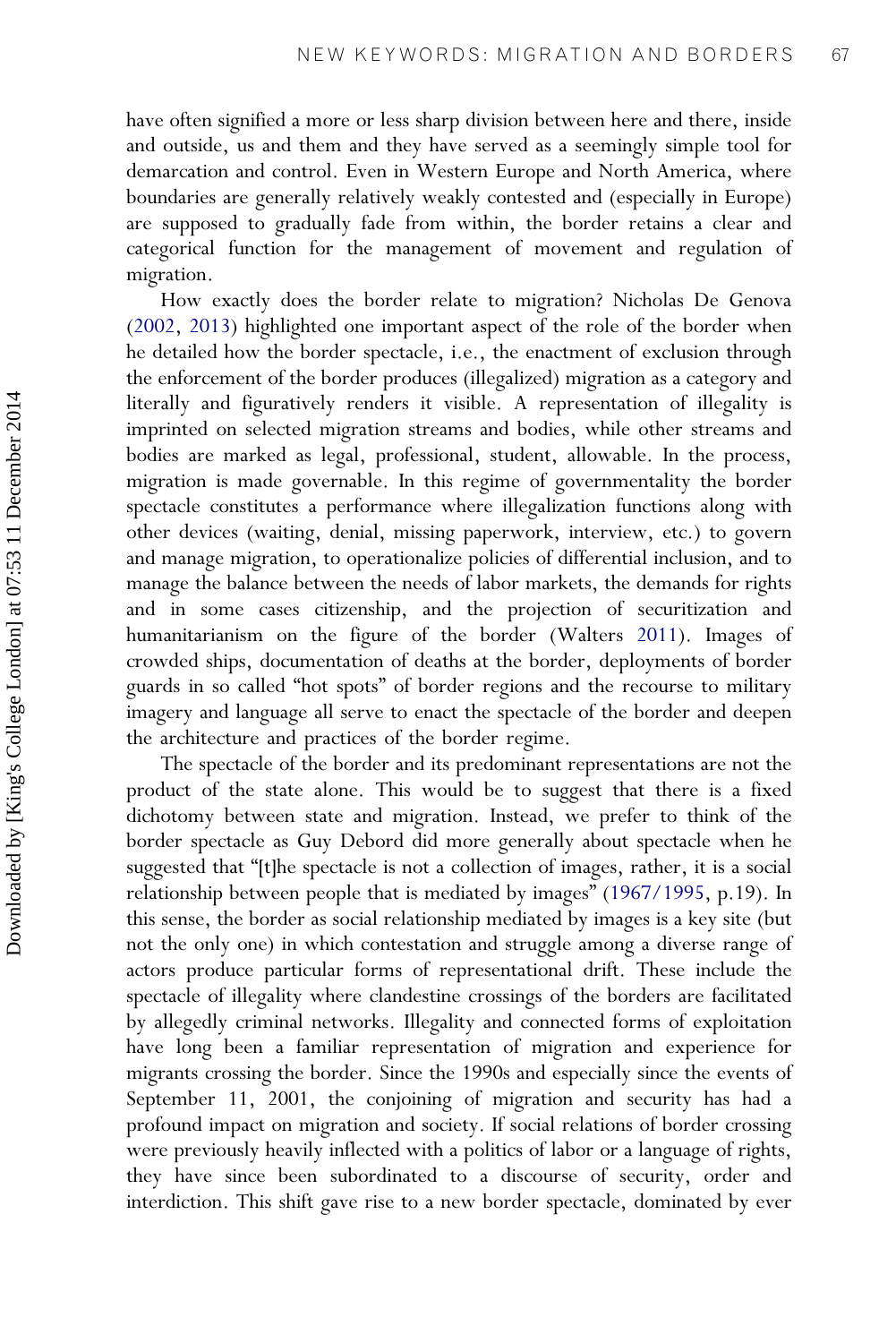<span id="page-15-0"></span>more technological conceptions of border enforcement, often involving remote imaging systems, surveillance videos, the development of large-scale databases, code breaking, and the entry of border and migration security surveillance techniques aimed at biopolitical management. New border agencies, such as FRONTEX (the European Agency for the Management of Operational Cooperation at the External Borders of the Member States of the European Union) emerged in this conjuncture, rapidly becoming well-funded, powerful, and highly visible actors in this spectacle.

Beyond the state and its security agencies, other instances of the border spectacle have emerged emphasizing violence, suffering and death at the border. This is what William Walters has referred to as the "birth of the humanitarian border" (Walters 2011). The humanitarian border is less interested in military or political security concerns, and instead focuses on a perspective on migrants as victims, individual lost souls to be rescued and cared for. This particular spectacle gives rise to what Walters describes as neo-pastoral power exercised by NGOs and individuals not by state actors, but in most cases with an explicit reference to supra-state norms such as human rights or international law. In the process, its images are transmitted through media and campaigns, creating transnational networks of care. The effectiveness of the humanitarian border and its form of spectacularization in gaining the consent of the public contrasts with the tensions surrounding the state's management and securitization apparatuses, and it is not surprising that the two forms have increasingly been linked together in recent years with military practices of humanitarian aid and state building, and humanitarian agency engagements with securitization logics and practices.

Every form of border produces its own spectacle, its own representations. When we speak of the border spectacle, we emphasize the need to be aware of these various moments and forms of production and of the power-knowledgenetworks that constitute the border regime and give rise to their public image. BK, NDG, SH

### References

- Debord, G. (1967/1995) The Society of the Spectacle, translated by Donald Nicholson-Smith, New York, Zone Books
- De Genova, N. (2002) 'Migrant "Illegality" and deportability in everyday life', Annual Review of Anthropology, vol. 31, pp. 419–447.
- De Genova, N. (2013) 'Spectacles of migrant "illegality": the scene of exclusion, the obscene of inclusion' Ethnic and Racial Studies, vol. 36, no. 7, pp. 1180–1198.
- Walters, W. (2011) Foucault and frontiers: notes on the birth of the humanitarian border, in Governmentality: Current Issues and Future Challenges, eds. Ulrich Bröckling, Susanne Krasmann & Thomas Lemke, New York, Routledge, pp. 138–164.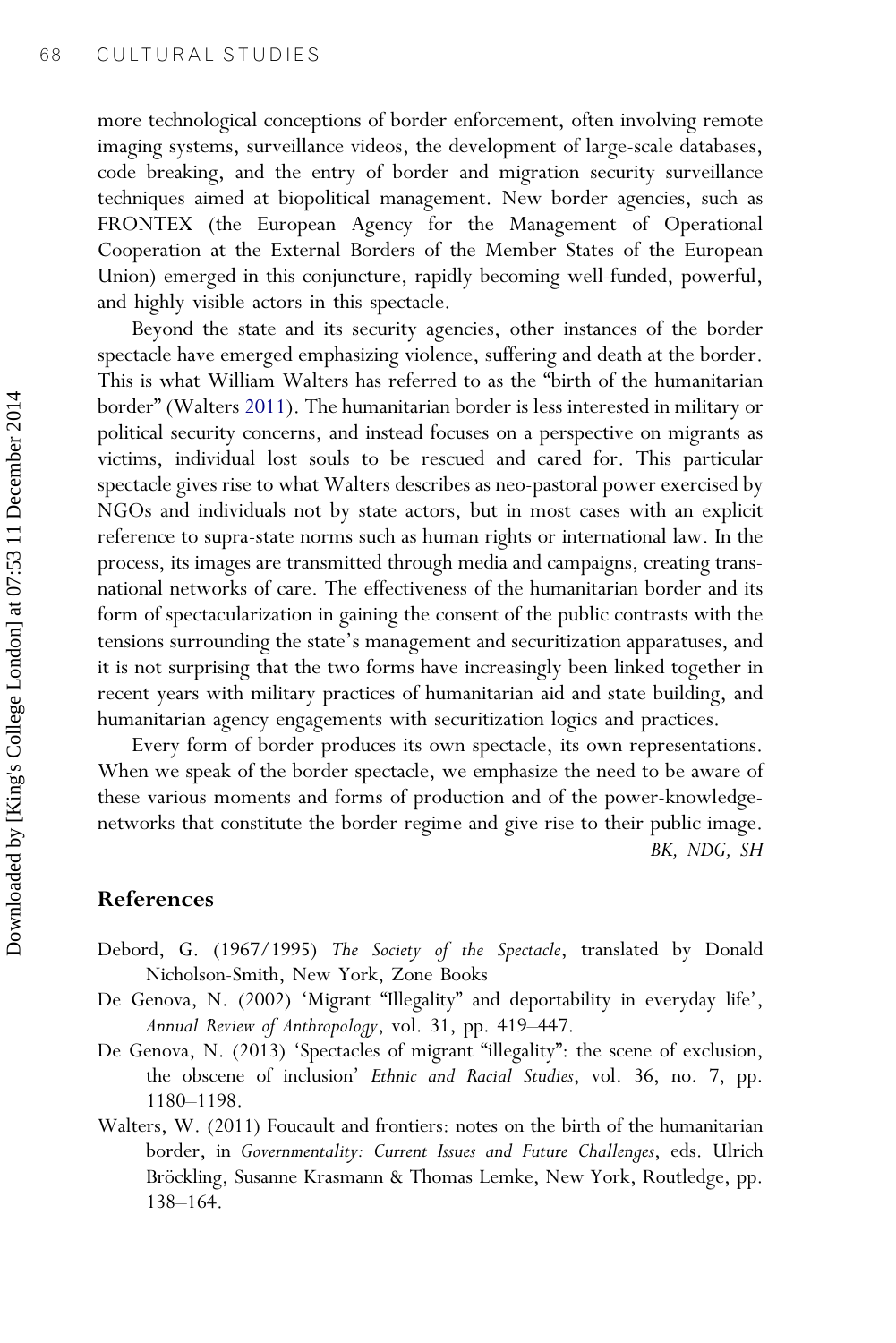# (5) Border Regime

Why do we speak of a border regime, as opposed to simply the border? By turning to 'border regime' we point to an epistemological, conceptual and methodological shift in the way we think about, how we envision, and how we research borders. As William Walters ([2002](#page-17-0)) encouraged us to "de-naturalize" the border, the border regime symbolizes a radically constructivist approach to the studies of border. This involves not only governmental logics but also the production of borders from and with a perspective of migration.

It is certainly a commonplace in the interdisciplinary field of border studies that the border can only be conceptualized as being shaped and produced by a multiplicity of actors, movements and discourses. But most of these studies still perceive the practices of doing borderwork and making borders as acts and techniques of state and para-state institutions. In contrast, recent work on borders aims to reach beyond the underlying basic binary logic of structure/ agency in order to demonstrate how at the border there is no single, unitarian organizing logic at work. Instead, the border constitutes a site of constant encounter, tension, conflict and contestation. In this view, migration is a coconstituent of the border as a site of conflict and as a political space. It is the excess of these forces and movements of migration that challenge, cross, and reshape borders, and it is this generative excess that is subsequently stabilized, controlled, and managed by various state agencies and policy schemes as they seek to invoke the border as a stable, controllable and manageable tool of selective or differential inclusion. From this necessity arises a theoretical challenge not only to describe migration as an active force, but to also understand and accommodate how migration intervenes into the very centre of our production of theory (see autonomy of migration). To summarize with Giuseppe Sciortino's words, a regime is a "mix of rather implicit conceptual frames, generations of turf wars among bureaucracies and waves after waves of 'quick fix' to emergencies [... and] allows for gaps, ambiguities and outright strains: the life of a regime is a result of continuous repair work through practices," ([2004](#page-17-0), p. 32) or, in the words of the Transit Migration project, a regime is a "more or less ordered ensemble of practices and knowledge-powercomplexes" (Karakayali and Tsianos [2007,](#page-17-0) p. 13; our translation).

Taking into account migration as a defining force in producing what the border is, and re-conceptualizing the border accordingly, requires a methodological shift. Foucault's work on governmentality, Poulantzas' analysis of the state as an aggregate of struggles and forces of society, or the fruitful use of the notion of assemblages in cultural anthropology, all propose to take a more finegrained contextual perspective on power and encourage a particular sensitivity for unstable dynamics and emerging phenomena, all characteristics which the border exhibits. Each involves an implicit imperative and explicit call to embrace ethnographic methods and approaches to the study of border regimes.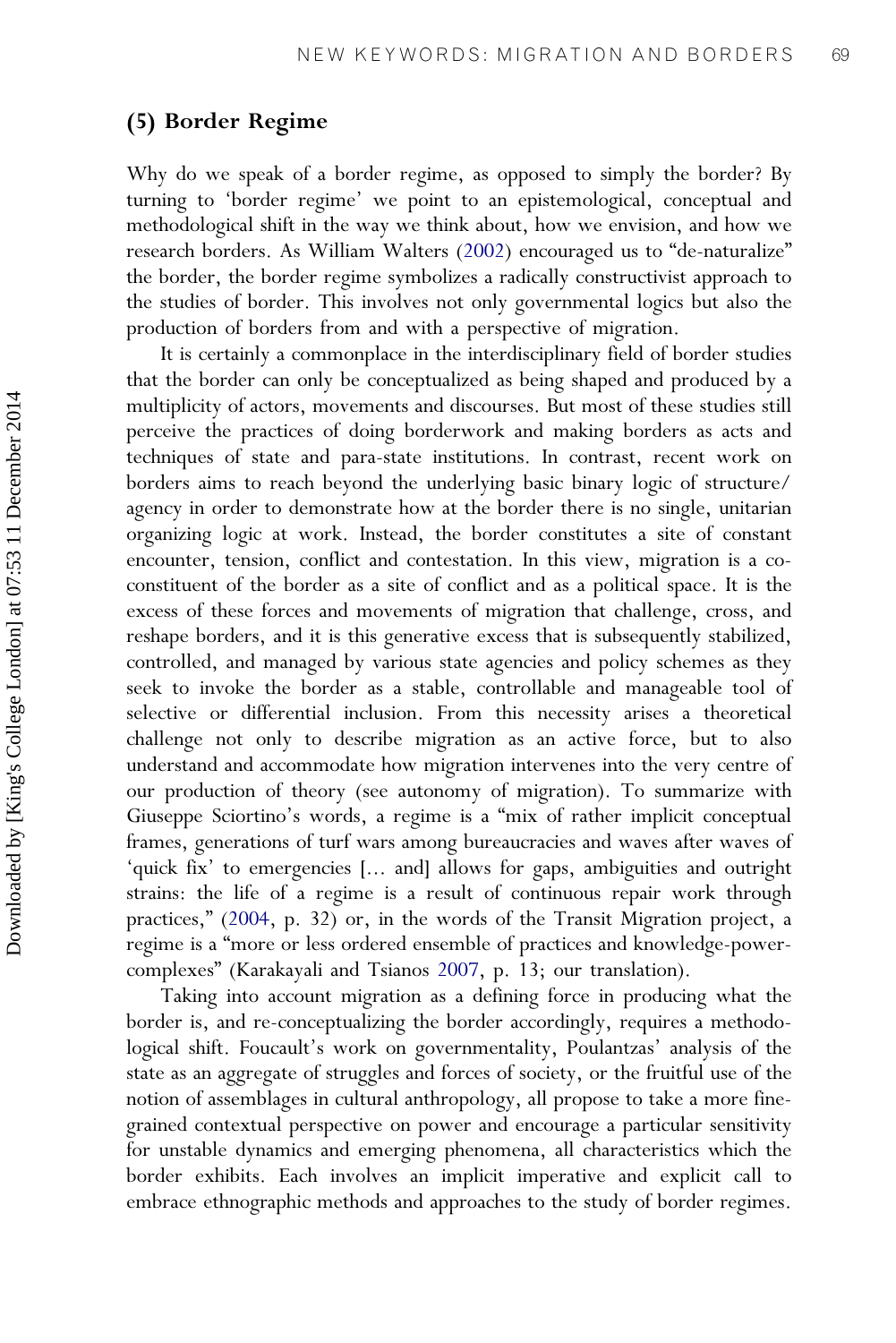<span id="page-17-0"></span>Ethnographic border regime analysis starts from the perspective of the movements and trajectories of migration. It not only encourages a multi-sited approach common to many ethnographic research designs, but it reaches beyond a narrow understanding of site. The border regime constitutes a multidimensional multi-scalar space of conflict and negotiation and thus requires a multi-methods approach including not only the stock methods of ethnography such as participant observation and interviews, but extending to discourse and policy analysis and genealogical reconstructions of the contemporary while approaching the ever-shifting constellation of the aggregate of opposing forces which is the border through praxeographic research at the time and site of its very emergence. This mixed methods approach aims at an understanding of the transversal, micro-social and porous trajectories and practices of migration, facilitates a detailed analysis of discourses, rationales and programs, large-scale institutions and knowledge-power-complexes and maps their points of intersection, encounter and interpenetration.

While it certainly does not hold true for every border, borders today are one predominant technology of governing mobile populations and othering them as migration. But as the border constitutes a site of contestation and struggle, a perspective informed by regime analysis allows us to understand the social, economic, political and even cultural conditions of today's borders. Furthermore, it allows for a perspective of struggle and resistance and the implicit possibility that borders constitute a merely temporary feature of the contemporary world.

BK, NDG, SH

### References

- Karakayali, S. & Tsianos, V. (2007) Movements that matter! Eine Einleitung, in Neue Perspektiven auf Migration an den Grenzen Europas, eds. Transit Migration Research Group, (2007): Turbulente Ränder. Bielefeld, pp. 7–17.
- Sciortino, Giuseppe (2004) Between phantoms and necessary evils. Some critical points in the study of irregular migration to Western Europe. In: IMIS-Beiträge. Migration and the Regulation of Social Integration, 24, pp. 17–43.
- Walters, W. (2002) Mapping Schengenland: Denaturalizing the Border, in Environment and Planning D: Society and Space, vol. 20, no. 5, pp. 561–580.

# (6) Politics of Protection

Politics of protection signals the attempt to make visible the politics at play in the existing refugee protection regime. While the latter tends to be presented as strictly humanitarian and apolitical, it is becoming increasingly clear that the provision of protection cannot be thought outside of the political sphere. For instance, the statute of the United Nations High Commissioner for Refugees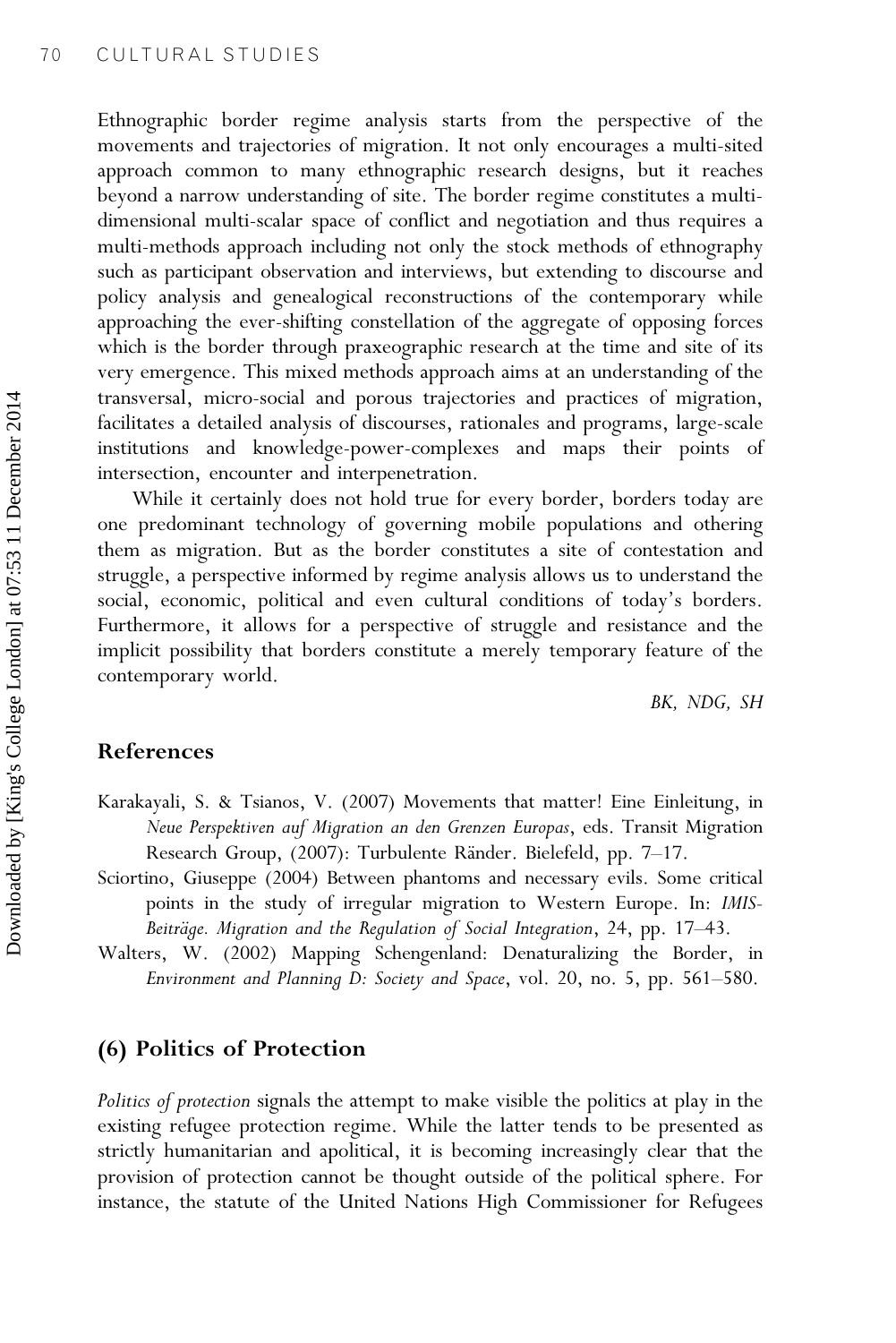(UNHCR) stipulates that its work "shall be of an entirely non-political character; it shall be humanitarian and social and shall relate, as a rule, to groups and categories of refugees […]." But the specified restriction of UNHCR's agenda indicates already that the provision of protection, the very essence of the humanitarian enterprise, can never be "entirely non-political" since it is interrelated with a set of highly political questions: Who can legitimately claim a need for protection? Against which dangers shall protection be offered? Who is supposed to do the protecting? What are the terms and conditions of the protection provided? And whose voice is heard in debates stirred by these questions? (Huysmans [2006\)](#page-19-0).

These questions permit us to identify the present refugee protection regime as a partitioning instrument, which produces more rejected refugees than ones with 'status', and effectively intensifies the precarious existence for many while offering protection to a few (Garelli and Tazzioli, [2013](#page-19-0); Tazzioli [2013](#page-20-0)). Those offered protection are in turn administered by a protection regime that deprives them of their political agency by portraying them as helpless victims and by reducing them to a bundle of material needs (Nyers [2006\)](#page-20-0). The victimization of refugees, while legitimizing UNHCR and multiple other actors as their protectors, also explains the authoritarian dimension of the existing protection regime. We use this term –'authoritarian'– to highlight the fact that while the refugee protection regime is a humanitarian regime, it is only able to provide support to people if they obey and behave as demanded by the protection regime. This regime is full of prescriptions specifying how 'good' refugees should behave in order to be eligible for protection: flee to the nearest state, stay in camps, fully cooperate with authorities, accept their decisions irrespective of their outcomes, and leave voluntarily in case of a rejection of your claim.

The humanitarian framework, under which different practices of displacement are administered and varying forms of protection organized, obscures the political context that produces displaced people in the first place: the nationstate order and the violence its reproduction involves. The Geneva Convention defines the refugee in terms of a twofold lack in relation to the posited norm of the nation-state citizen: a lack of protection by a state order and a lack of political agency outside of a national community. Due to this methodological nationalism, the three "durable solutions" of the protection regime – repatriation to the country of origin, reintegration in the host society, or resettlement to a third country – all aim at transforming the 'anomaly' of refugees back into the 'normalcy' of nation-state citizens. It is through these politics of protection that the supposedly strictly humanitarian protection regime restores the "national order of things" (Malkki [1995\)](#page-20-0), a national order which produces refugees in the first place.

The role of the refugee protection regime as a partitioning instrument points, in turn, to its binary logic, which is based on a distinction between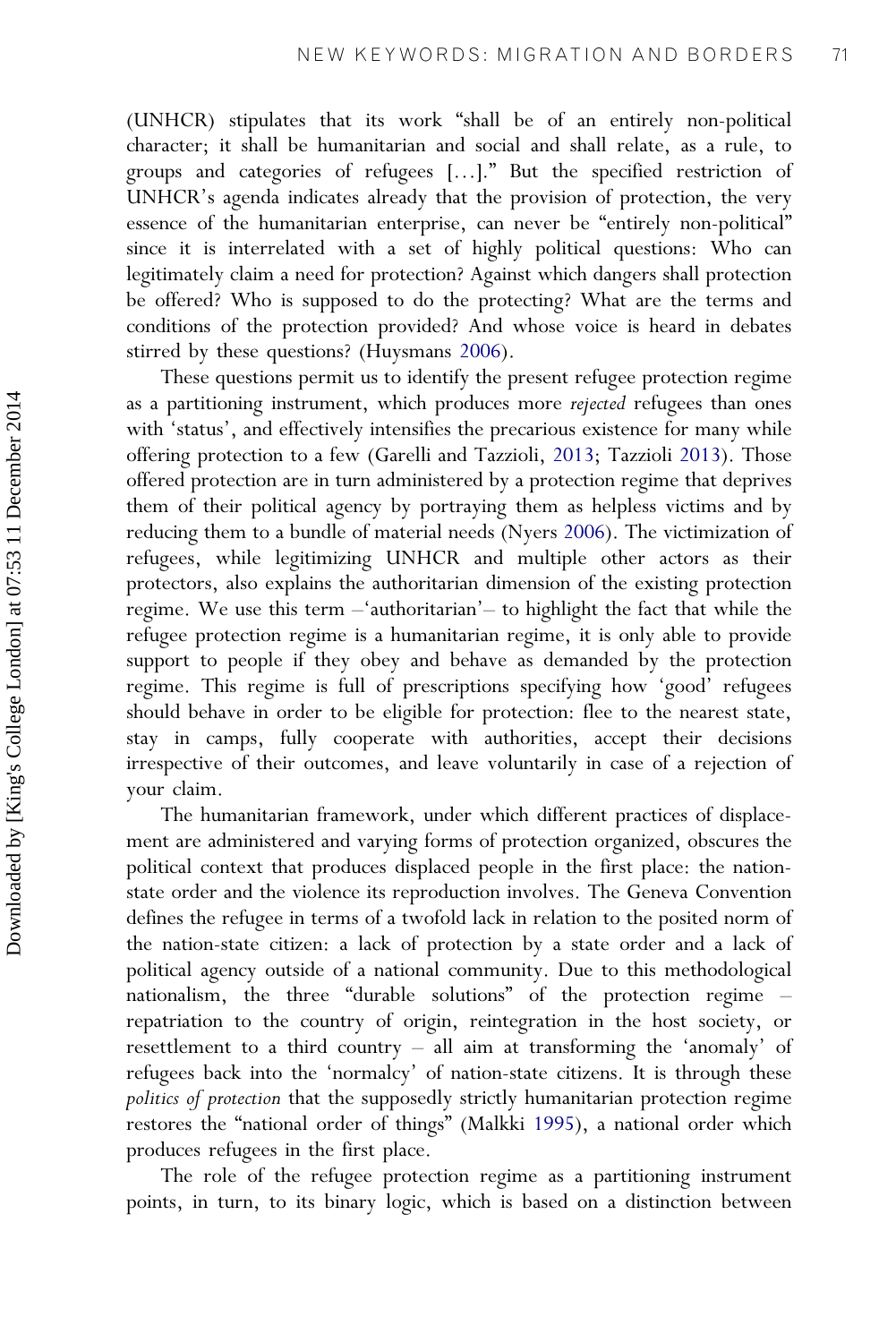<span id="page-19-0"></span>forced (political) and voluntary (economic) migrants. Yet, researchers have convincingly revealed this clear-cut distinction to be empirically untenable, as the motivations for movement are always mixed and in excess of such simple dichotomies. Hence, the academic division between Refugee, Migration and Forced Migration Studies along the narrow definition of the 'refugee' of the Geneva Convention has a crucial disciplining effect both epistemologically and politically. Moreover, by positing a 'well-founded fear of persecution' as a condition asylum seekers have to meet in order to be counted as legitimate, the refugee protection regime de-legitimizes the majority of migratory movements. This criminalizing effect of its binary logic manifests in refugee-statusdetermination procedures, which do not only certify some claimants as "genuine" refugees, but literally produce "illegal migrants" by officially indicating to rejected claimants that their presence is no longer authorized and is therefore "illegal" (Scheel and Ratfisch, [2014](#page-20-0)).

Finally, the policies of containment and deterrence (e.g., the interception of refugees, the outsourcing of protection to other countries, the proliferation of multiple short term and subsidiary forms of protection) signal an ongoing restructuring of the protection regime towards a sort of "protection-lite" regime (Gammeltoft-Hansen 2007). With the increasing reluctance of societies of the global North to admit and protect refugees, the recent focus on 'internal displacement' has also become a part of a larger project which seeks to transform the protection regime into one designed for the containment of those for whom there is no regime of social protection, what Duffield (2008, 145) has called the "world's non-insured". Yet, rather than calling for a return to the "true" protection regime of the Geneva Convention as a way to counter these developments, the authoritarian dimension, methodological nationalism and the violent effects of the binary logic of this protection regime compel us to look for alternative answers to the questions raised by the politics of protection.

SS, GGa, MT

### References

- Duffield, M. (2008) 'Global civil war: the non-insured, international containment and post-interventionary society', Journal of Refugee Studies, vol. 21, no. 2, pp. 145–165.
- Gammeltoft-Hansen, T. (2007) 'The extraterritorialisation of Asylum and the advent of "Protection Lite"', Working Paper of the Danish Institute for International Studies.
- Garelli, G. & Tazzioli M. (2013) 'Arab springs making space: territoriality and moral geographies for Asylum seekers in Italy', Environment and Planning D: Society and Space, vol. 31, no. 6, pp. 1004–1021.
- Huysmans, J. (2006) 'Agency and the politics of protection: implications for security studies', in The Politics of Protection: Sites of Insecurity and Political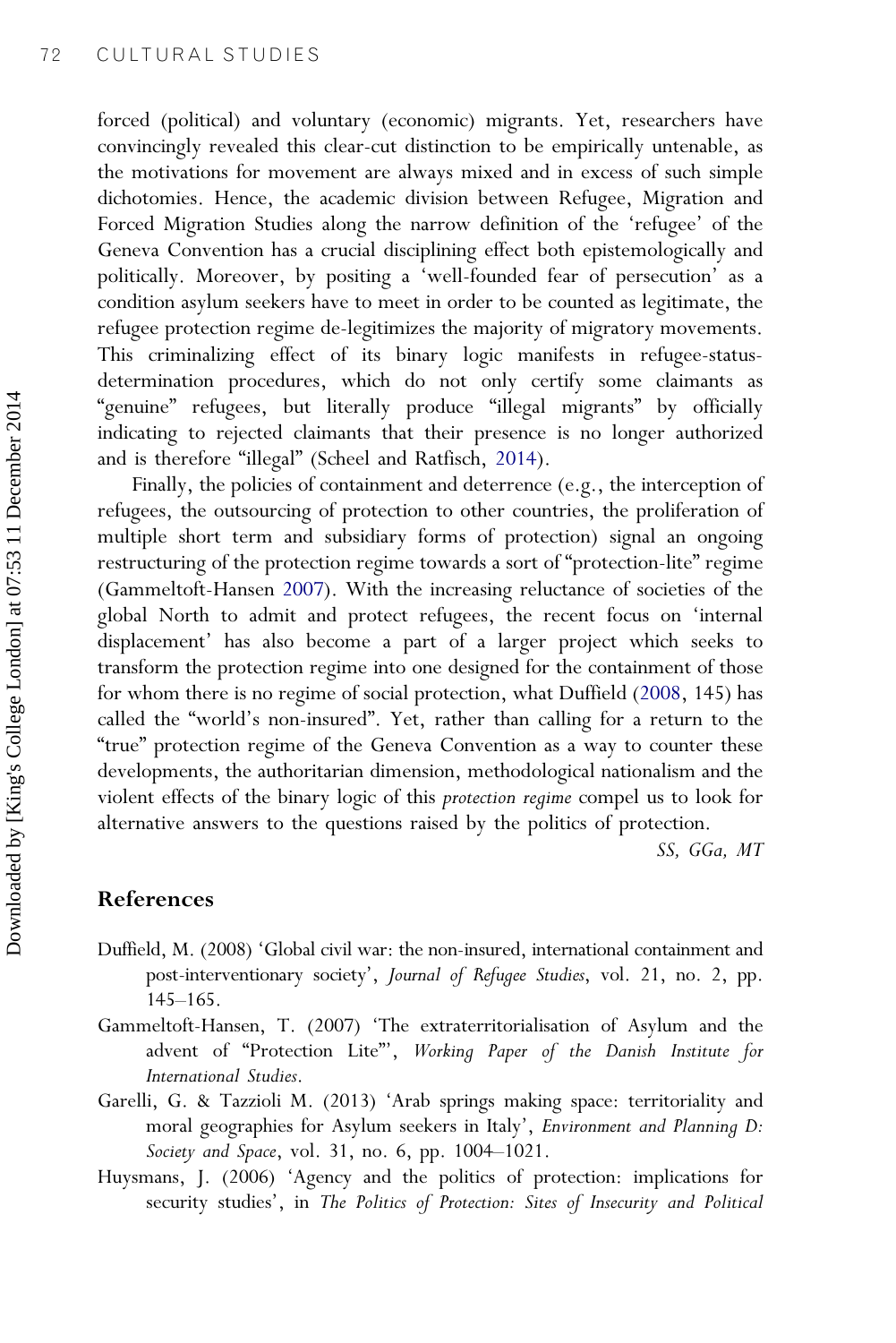<span id="page-20-0"></span>Agency, ed. J. Huysmans, A. Dobson & R. Prokhovnik, Oxon and New York, Routledge, pp. 1–18.

- Malkki, L. (1995) 'Refugees and exile: from "Refugee Studies" to the national order of things', Annual Review of Anthropology, vol. 24, no. 1, pp. 495–523.
- Nyers, P. (2006) Rethinking Refugees: Beyond States of Emergency, New York and London, Routledge.
- Scheel, S. & Ratfisch, P. (2014) 'Refugee protection meets "Migration Management": the UNHCR as a global police of populations', Journal of Ethnic and Migration Studies, Forthcoming.
- Tazzioli, M. (2013) 'Migration (in) crisis and "people who arte not our concern"', in Spaces in migration. Postcards of a revolution, eds. F. Sossi, G. Garelli, & M. Tazzioli, London, Pavement Books, pp. 107–125.

# (7) Externalization

Border externalization refers to the process of territorial and administrative expansion of a given state's migration and border policy to third countries. The process is based on the direct involvement of the externalizing state's border authorities in other countries' sovereign territories, and the outsourcing of border control responsibilities to another country's national surveillance forces. Border externalization changes the understanding of the border by reworking who, where and how the border is practiced. By rethinking borders beyond the dividing line between nation-states and extending the idea of the border into forms of dispersed management practices across several states', externalization is an explicit effort to "stretch the border" in ways that multiply the institutions involved in border management and extend and rework sovereignties in new ways. In this way, the definition of the border increasingly refers not to the territorial limit of the state but to the management practices directed at 'where the migrant is'.

Several examples of externalization have become particularly significant in recent years. These include: EU Neighbourhood Policies and the Migration Routes Initiative under the framework of Global Approach to Migration signed in 2005; the historical antecedents of maritime interdiction and detention in the Caribbean; and the current policy of the Pacific Solution by the Australian government. Each raises a series of issues relating to sovereignty and territory, the blurring of inside-outside distinctions, the emergence of the humanitarian/ securitarian border, and the question of the agency of the externalized state.

In border externalization management practices the idea of exteriority has been used to displace some sovereign responsibilities and technologies of border control beyond the legally defined boundaries of a given territorial state, increasingly refiguring "methodological nationalism." Their focus has increasingly been on following migrants as they move across different geographical and political spaces and attempting to govern their movement before, at and after the border. As a consequence, border regimes are being redefined in terms of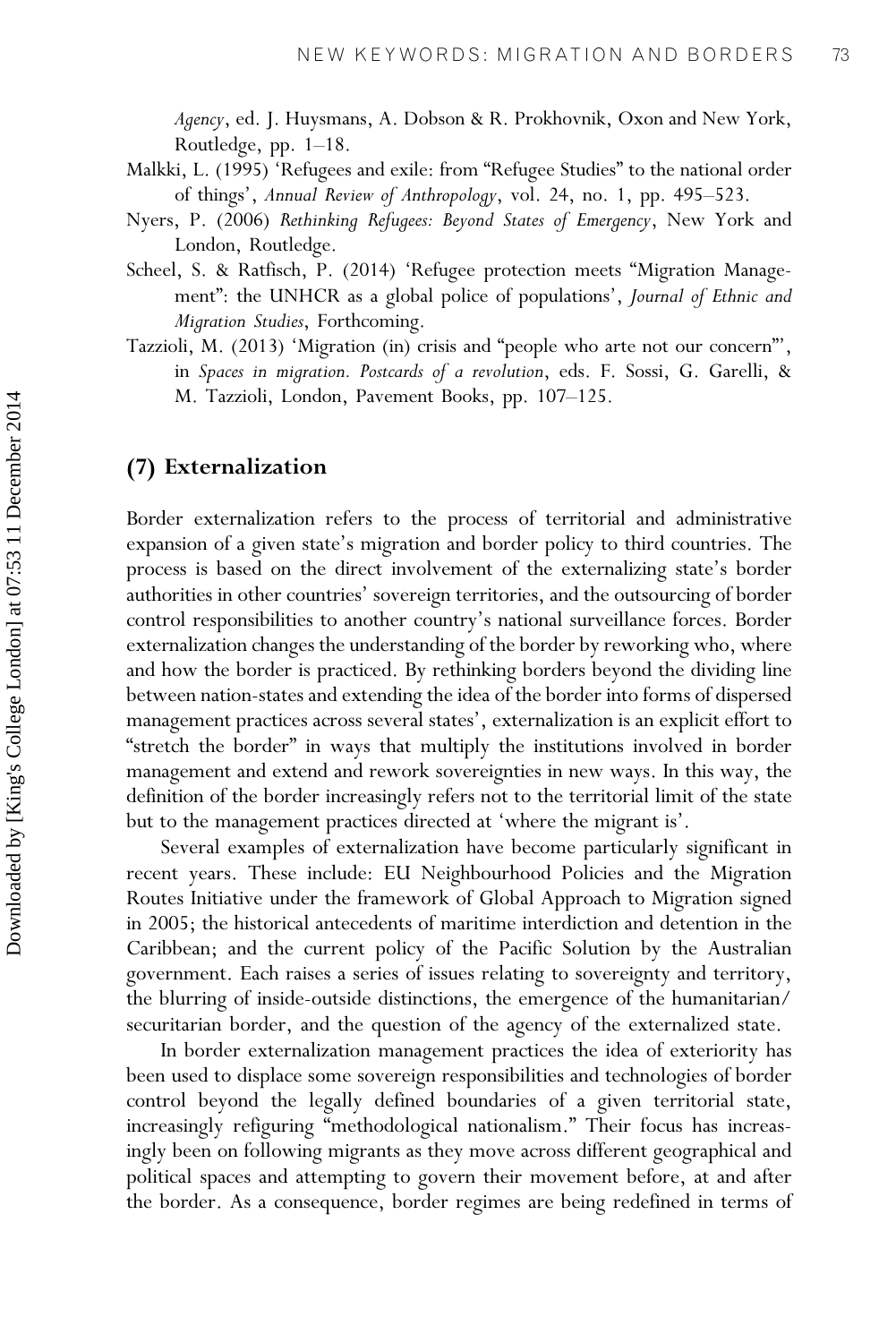the movement of people and things, new technical apparatuses of surveillance, and new processes of sovereign and supranational government (Andersson [2014;](#page-32-0) Karakayali and Rigo [2010;](#page-32-0) Ticktin [2009\)](#page-23-0). If borders are what we have come to assume as the limit of legal sovereignty in international law, we have to ask where state jurisdiction and sovereignty begins and ends in these new border regimes?

One of the main justifications for externalization emerges in the language of humanitarianism. Here externalization has become a fundamental strategy of what William Walters ([2011](#page-15-0)) has been called the "humanitarian border." Such humanitarian actors and discourses play an increasingly important role in contemporary border regimes (Mezzadra and Neilson [2013](#page-32-0)). In the process, humanitarian and securitarian discourses are simultaneously mobilized to both protect the rights of migrants and to enforce border policing strategies and govern migration. The entanglement of humanitarian and securitarian agendas a hallmark of the EU border regime – has recently been reinforced through the management of tragic events such as those that repeatedly happen around the island of Lampedusa, Italy. Migration management agencies and politicians increasingly respond to such events with calls to mobilize EU border management agencies to block migrants before they attempt to cross dangerous sea borders so that they do not risk their lives in perilous journeys.

Developing "neighbourhoods" for policy mobility has been one of the key instruments of the EU politics of externalization (Casas-Cortes, Cobarrubias and Pickles [2011\)](#page-23-0). A "Euro-Med" and a "Euro-East" have been pursued and implemented in foreign countries restructured as regions of EU influence (Algeria, Egypt, Israel, Jordan, Lebanon, Libya, Morocco, Palestine, Syria, Tunisia and, on the other hand, Armenia, Azerbaijan, Belarus, Georgia, Moldova, Russia, Ukraine), in a process of "non-accession integration". Programs of selected mobility and joint patrolling of borderzones have been included as "clauses on migration" in economic agreements and investment rationales, dealing with visa permits on the one hand and border enforcement and repatriation agreements on the other. Further afield, in neighbours-of-neighbours, attempts to coordinate migration management strategies are articulated through experiments such as the Migration Routes Initiative, which re-orients border management away from a focus on defending a line (even, if it is a moving front-line) to establish border control as a series of points along an itinerary. It calls for transnational coordination between denominated "countries of origin, transit and destination" to intersect migrants in their journeys, kilometres further away from the target borders. In particular, West-African routes have been highly surveyed and closed-down by a series of experimental transnational police operations such as Operation Hera by FRONTEX and Operation Seahorse led by the Spanish government, and these are now being rolled-out across the wider Mediterranean region.

One of the main goals of EU border externalization throughout is "prefrontier detection" referring to a type of overall intelligence picture of those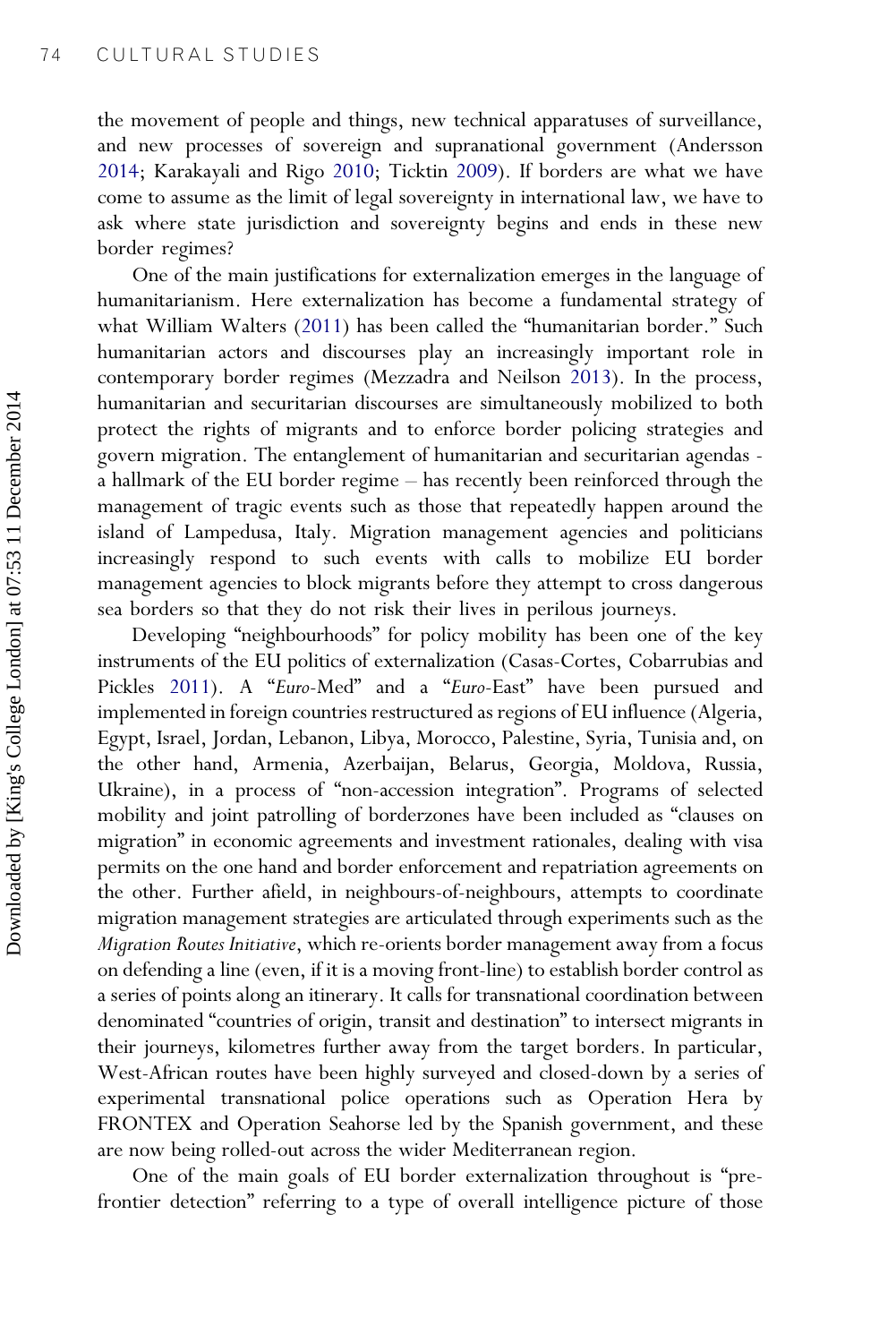spaces through which migrant pass, whether they are within the EU or far beyond it. Pre-frontier detection is also one of the declared aims of EUROSUR, the new European external border surveillance system. While EUROSUR is set to be fully operational at the end of 2013, we are already observing the coupling of "pre-frontier detection" and "rescue" as a means of migration management at sea. While a constant aim of coastal states and the EU more broadly has been to make neighbouring states responsible for surveilling, intercepting, disembarking and managing illegalized migrants at sea, some of the most visibly violent strategies such as the push-backs between Italy and Libya have come under increasing criticism and the ECHR has recently reaffirmed the principle of nonrefoulement. Faced with this situation, EU agencies and coastal states increasingly aim to detect illegalized migrants leaving the Southern coast of the Mediterranean before they enter the EU's Search and Rescue (SAR) areas. In these areas the corresponding states are responsible for coordinating rescues and disembarking the migrants. Once a vessel has been detected, authorities of the Southern shore are informed of the "distress" of the migrants and asked to coordinate rescue, and thereby to assume de facto responsibility for rescuing and disembarking to third countries. In this way, interception and rescue have become indiscernible practices, and when coupled with pre-frontier detection they constitute a new strategy in which de facto push-backs are operated without EU patrols ever entering into contact with the migrants.

Neighbouring states and neighbours of neighbours are also crucial actors in the process of border externalization. While EU policies encourage neighboring states to harmonize policies, to act in the place of EU border control agencies, and to ensure that national policies contribute directly to migration management, neighbouring and participating states pursue their own interests, both in multilevel negotiations with the EU over trade and visa preferences, or in domestic politics aimed at reinforcing domestic controls and policing (Cassarino, [2013\)](#page-23-0).

An iconic site in the recent history of externalization is the US Navy base at Guantánamo Bay. Before it was a camp for "enemy combatants," this site was used to detain Haitian migrants who had fled the 1991 coup against the Aristide government and could not be accommodated under agreements with Honduras, Venezuela, Belize, and Trinidad/Tobago. Some 275 of these detainees had their asylum applications stalled on the basis that they were HIV-positive, making Guantánamo the world's first prison camp for HIV-positive people. In 1992, the US Coast Guard began to return migrants intercepted at sea directly to Haiti – a violation of non-refoulement<sup>[1](#page-23-0)</sup> principles with precedent in Reagan's codification of interdiction policy in 1981. A decade later, this action would find a parallel in Australia's interdiction of migrants on the  $MV$  Tampa – a Norwegian tanker that rescued 438 migrants, predominantly Afghan Hazaras, from a sinking vessel in August 2001 (Neilson [2010\)](#page-23-0). This was the beginning of the so-called 'Pacific solution', involving the establishment of offshore detention camps on the Pacific island of Nauru and New Guinea's Manus Island and the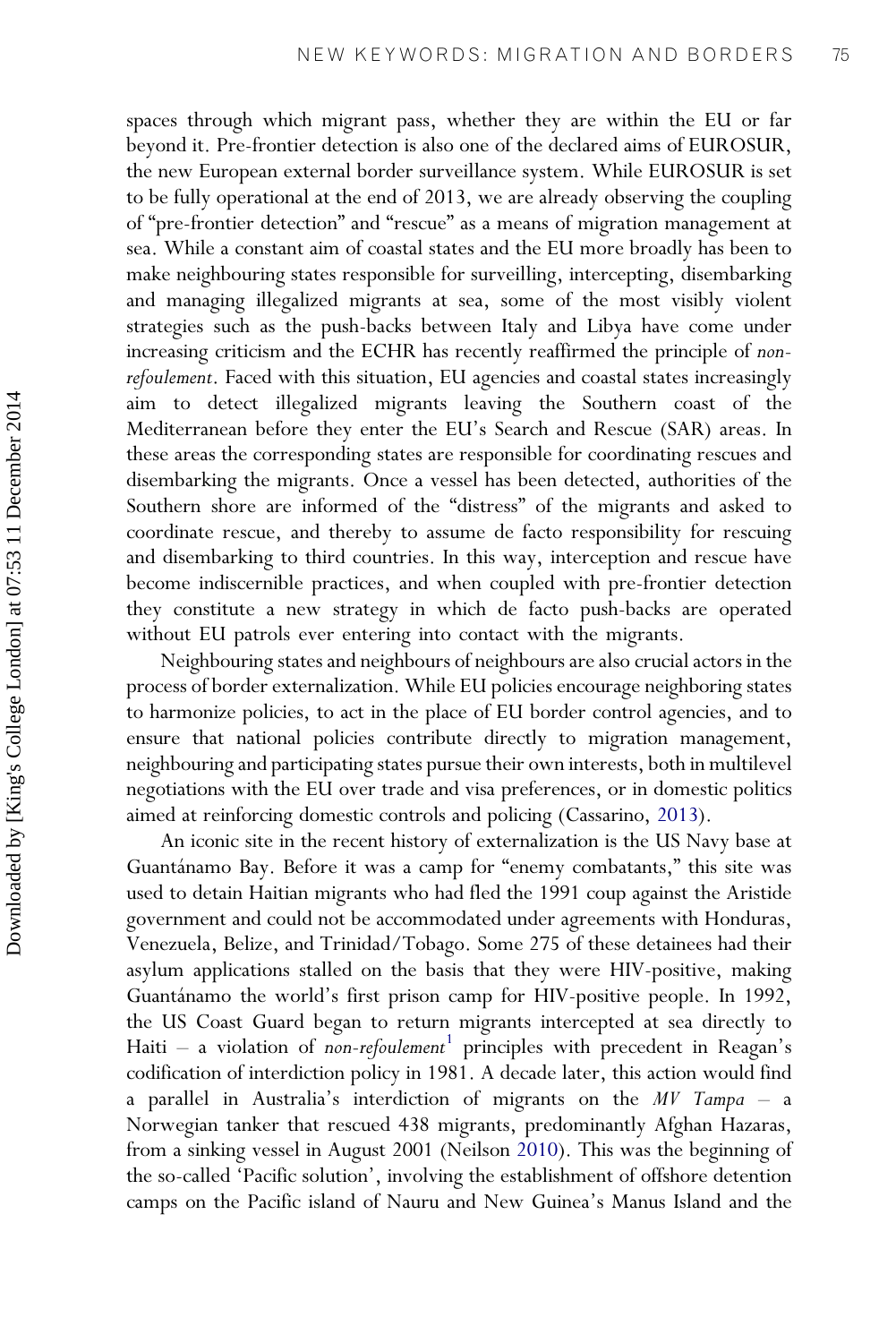<span id="page-23-0"></span>excision of outlying islands from Australia's "migration zone" (meaning migrants arriving on these territories could not claim asylum). One of the world's most sustained efforts of externalization, the Pacific solution would mutate over the coming years, with openings and closings of the offshore camps, the establishment of a large detention facility on the excised Christmas Island, and botched attempts to broker refugee swap deals with Malaysia. In 2013, it would culminate with the Australian Senate's decision to excise the country's mainland from the "migration zone." With this act, which externalizes the entire national territory from itself, the logic of externalization reaches a limit where the distinction inside/outside is not only blurred but exploded.

SC, MC, GGa, CH, LP, JP, MT

#### Note

1 Non-refoulement refers to the protections against return or rendition from countries that are signatories to the 1951 Geneva Convention or the 1967 Protocol, which extended the Convention rights.

### References

- Andersson, R. (2014) Illegality, Inc.: Clandestine Migration and the Business of Bordering Europe, Berkeley, University of California Press.
- Casas-Cortes, M., Cobarrubias, S. & Pickles, J. (2011) 'Stretching borders beyond sovereign territories? Mapping EU and Spain's border externalization policies', Geopolitica(s), vol. 2, no. 1, pp. 71-90.
- Casas-Cortes, M., Cobarrubias, S. & Pickles, J. (2013) 'Re-Bordering the neighbourhood: Europe's emerging geographies of non-accession integration', Journal of European Urban and Regional Studies, vol. 20, no. 1, January, pp. 37–58.
- Cassarino, J.-P. (2013) 'Tunisia's new drivers in migration governance', Paper submitted for the 2013 International Studies Association Conference, San Francisco, California, April 3–6, 2013.
- Karakayali, S. & Rigo, E. (2010) 'Mapping the European space of circulation', in The Deportation Regime: Sovereignty, Space, and the Freedom of Movement, eds. N. De Genova & N. Peutz, Durham, NC, Duke University Press, pp. 123–144.
- Neilson, B. (2010) 'Between governance and sovereignty: remaking the borderscape to Australia's north', Local-global Journal, 8.
- Mezzadra, S. & Neilson, B. (2013) Border as Method, or, The Multiplication of Labor, Durham, Duke University Press.
- Ticktin, M. (2009) 'The offshore camps of the European union: at the border of humanity', International Affairs Working Paper 2009-03, The New School.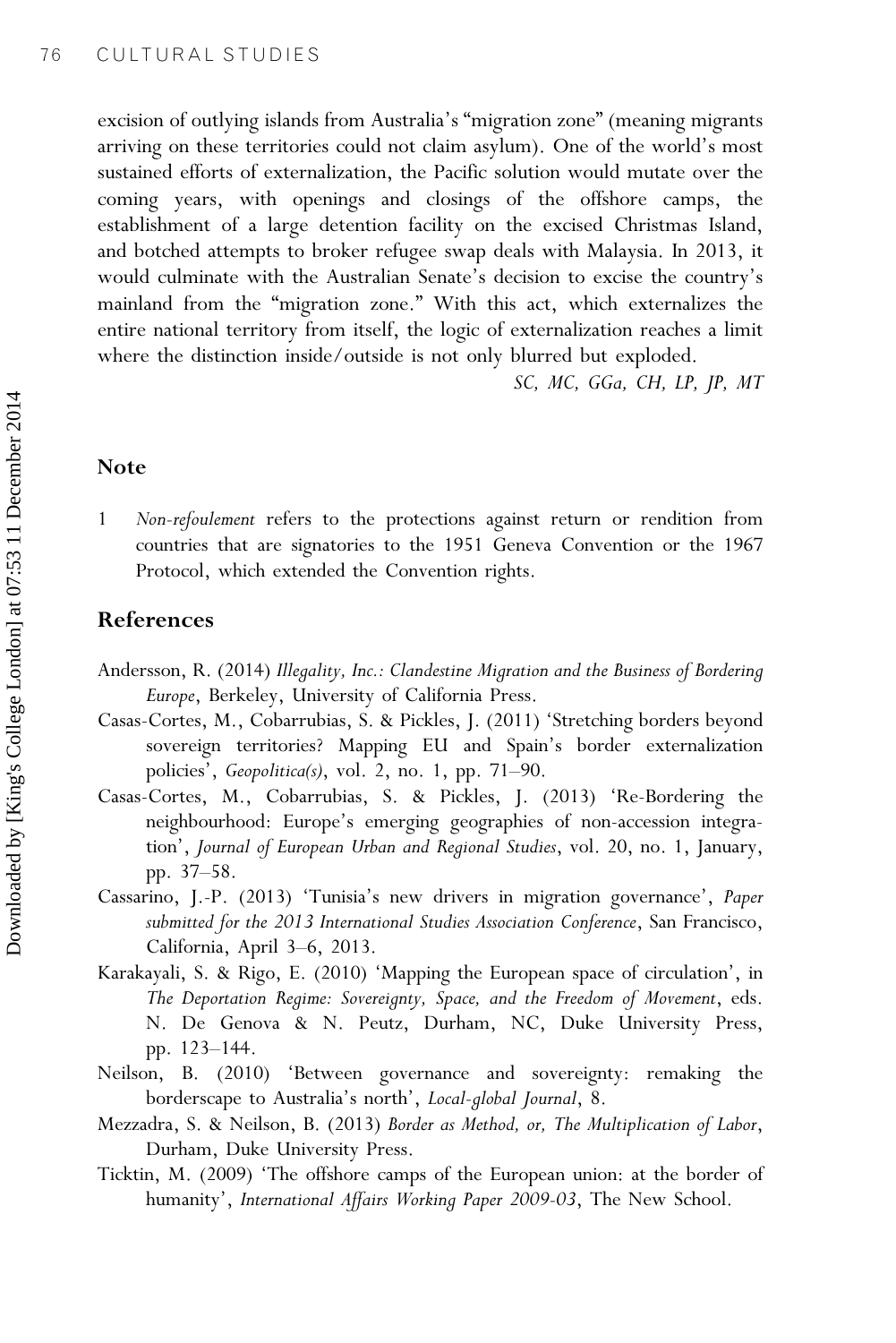Walters, W. (2011) 'Foucault and frontiers: notes on the birth of the humanitarian border', in Governmentality: Current Issues and Future Challenges, eds. U. Bröckling, S. Krasmann & T. Lemke, New York, Routledge, pp. 138–164.

### Migrant Space/Times

# (8) Migrant Labour

Approaching globalization as a 'real universal' means recognizing the extension of the social relation of capital at the world level (Balibar [2002,](#page-25-0) pp.146–76). This spatial extension does not imply the homogenization of capital's concrete forms, but the opposite. It is the intensiveness of capital's development that creates the heterogeneity of global space. This spatial re-organization of labour has multiplied and fragmented the forms of labour and has shown how the wage relation and nation-state have only ever been particular ways of restraining and containing labour power. Both capital and labour have become more mobile, but the forces that control their mobility are far from continuous. This means that the study of migrant labour cannot restrict itself to describing patterns of mobility or work conditions. It also means that the political regulation of migration requires a fundamental rethinking of the concept of migrant labour itself. Recent militant research on migration has attempted to account for the asymmetries and struggles that invest the practices and experiences of mobility by drawing on fields as diverse as global labour history, anticolonial and postcolonial theory, and border studies.

Migrant labour points to the transnational and political dimensions of migration in redefining the labour market (Bauder [2006\)](#page-25-0). It encompasses a multiplicity of combinations of race, gender, life-paths, nationalities, legal status, educational level, and material experiences of work. These combinations create fields of tension crisscrossed by migrants' mobility, social power, and attempts to control mobility by employers, states, and governmental authorities. These fields of tension are discontinuous: from the enforcement of borders as boundaries to regulate and control the labour force to the production and reproduction of differences and "race management" as a way of optimizing capital's operations (Lowe [1996,](#page-25-0) Roediger & Esch [2012\)](#page-25-0). Migrant labor describes a disjunction between the production and reproduction of the migrant labor force and reveals a general shift of responsibility that follows the capitalist dream of an available labor force disconnected from the need for its reproduction.

Migratory movements exceed attempts to govern, regulate and set fixed roads of mobility. They are a "total social fact" (Castles & Miller [2009](#page-25-0)) that constantly redefines the social and political spaces migrants move from, to, and through by means of struggles, experiences of organization, and autonomy. Attempts to grasp the inner and global nature of labour markets by means of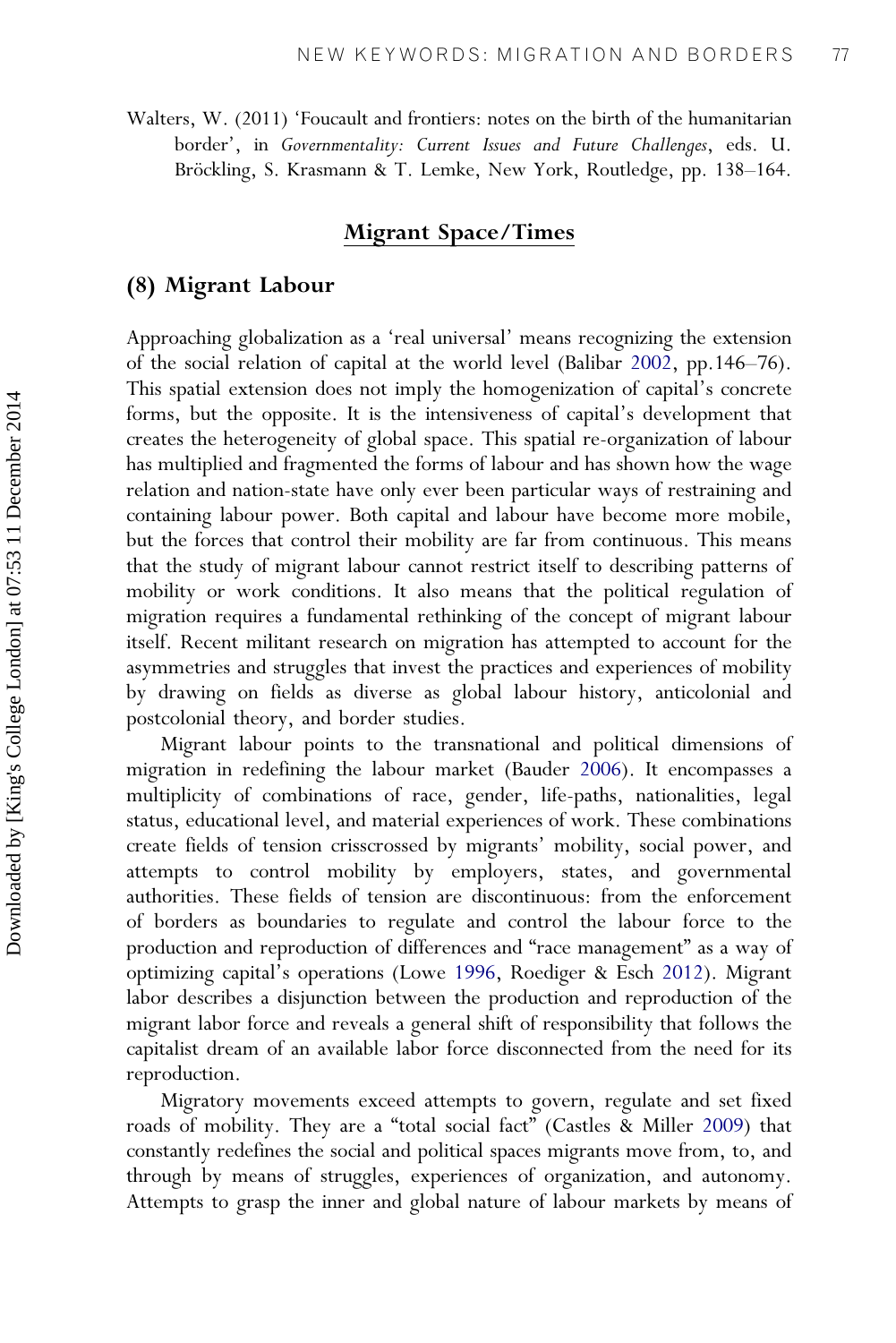<span id="page-25-0"></span>mechanistic or hydraulic representations fail for several reasons. The concrete conditions of migrant labour cut across its bureaucratic and legal statuses. Migrant labour highlights the political role of employers, management, and authorities that operate transnationally across political spaces. Global migration patterns reveal new geographies of power and production and provincialize the world: internal migration, so-called South-South migration, migration between bordering states, circular migration, regional migration, and transcontinental migration coexist, separate, and intertwine.

With its double face, the objective legal dimension and the subjective experiential dimension, migrant labour highlights the uneven role of states and other authorities in capitalist development. Paradoxically, it disrupts the transnational political space of capitalism by pointing to the ongoing existence of states and their significance for different subjects: the effective hierarchical nature of citizenship and rights, the redefinition of borders, and the use of legitimate force. Migrant labour also displays the changing political and economic geography of today's world: the erosion of the power and functions of the nation-state and the rise of a constellation of assemblages, authorities, agencies, lateral spaces, regions, zones, enclaves and corridors (Easterling 2012). On the whole, migrant labour is defined by the encounter of migrants with a complex set of power technologies that adapt to the need for creating labour power as a commodity, organizing production, opening new ways of accumulation and valorisation, turning ungovernable flows into mobile governable subjects, and negotiating the multiple concrete conditions of the postcolonial world. Being "in one's place out of place" and "out of place in one's place" is a general political dimension of migrant labour.

GGr, SM, BN

### References

Balibar, É. (2002) Politics and the Other Scene, London, Verso.

- Bauder, H. (2006) Labor Movement. How Migration Regulates Labor Markets, Oxford, Oxford University Press.
- Castles, S. & Miller, M.J. (2009) The Age of Migration. International Population Movement in the Modern World, Fourth Edition, New York, Guilford Press.
- Easterling, K. (2012) Zone: The Spatial Softwares of Extrastatecraft, Design Observer, [http://places.designobserver.com/feature/zone-the-spatial-softwares-of-extra](http://places.designobserver.com/feature/zone-the-spatial-softwares-of-extrastatecraft/34528/) [statecraft/34528/.](http://places.designobserver.com/feature/zone-the-spatial-softwares-of-extrastatecraft/34528/)
- Lowe, L. (1996) Immigrant Acts: On Asian American Cultural Politics, Duke, Duke University Press.
- Roediger, D. & Esch, E. (2012) The Production of Difference: Race and Management of Labor in U.S. History, New York, Oxford University Press.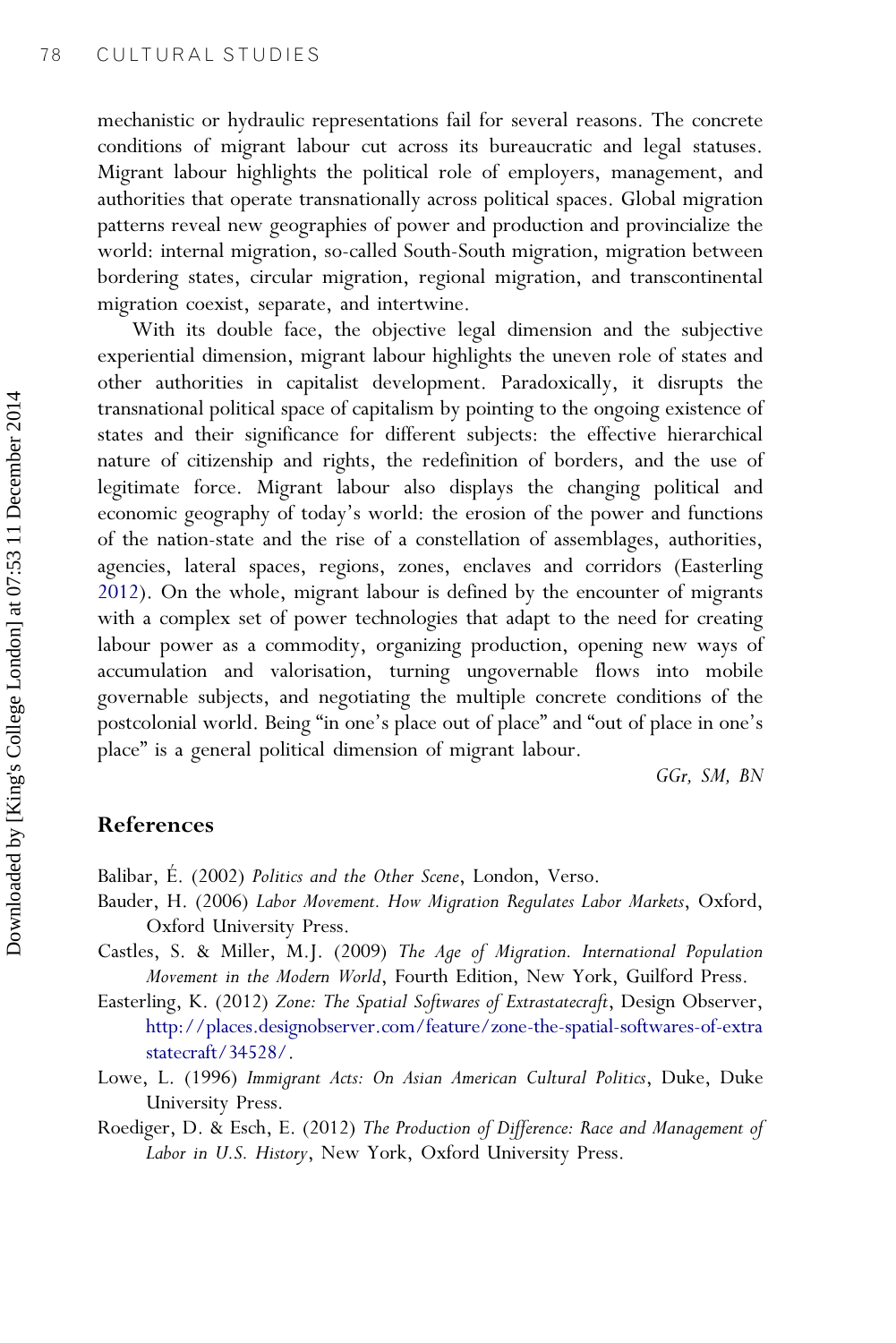# (9) Differential inclusion/exclusion

Differential inclusion describes how inclusion in a sphere, society or realm can involve various degrees of subordination, rule, discrimination, racism, disenfranchisement, exploitation and segmentation. In feminism, it is associated with a theoretical emphasis on difference that prioritizes embodiment and relationality, and informs critical approaches to rights, equality, and power. In antiracist politics, it links to a concern with intersectional forms of discrimination and a questioning of the nation-state as the most strategic site in which to fight them. Stuart Hall ([1986](#page-27-0), p. 25) notes how "specific, differentiated forms of incorporation have consistently been associated with the appearance of racist, ethnically segmentary and other similar social features." Importantly, he links such processes to the "social regime of capital," providing a precedent for contemporary discussions of differential inclusion with respect to borders, migration, and subjectivity.

Current use of the concept in analysis of migration regimes draws attention to the effects of negotiations between governmental practices, sovereign gestures, the social relation of capital, and the subjective actions and desires of migrants. It differs from the concept of "differential exclusion" (Castles [1995](#page-27-0)), which describes the incorporation of migrants into some areas of national society (primarily the labour market) and exclusion from others (such as welfare or citizenship). Working in tension and continuity with concepts of exclusion and securitization, such as those associated with the simplistic notion of Fortress Europe, differential inclusion registers the multiplication of migration control devices within, at and beyond the borders of the nationstate (point systems, externalization, conditional freedom of movement, fasttracked border crossing for elites, short-term labour contracts, etc.) and the multiplication of statuses they imply. It provides a handle for understanding the link between migration control and regimes of labour management that create different degrees of precarity, vulnerability and freedom by granting and closing access to resources and rights according to economic, individualizing, and racist rationales. The concept thus troubles the conflation of the realm of citizenship with national labour forces and territory, highlighting the ways in which new (internal) borders are policed and crossed by migrant subjectivities  $-$  e.g. those between skilled and unskilled labour, victim and agent, or legalized and illegalized. It also provides a means of critically analysing the rhetoric and practices of integration that have emerged in the wake of the crisis of multiculturalism.

Differential inclusion shines light on the *productive* aspects of the border and thus works in concert with discussions of illegalization and the temporal control of migrant passages through detention, banishment, the Chinese hukou system, and the like. Placing emphasis on the continuity of exclusion and inclusion, it draws attention to the violence that underlies both. It thus deeply questions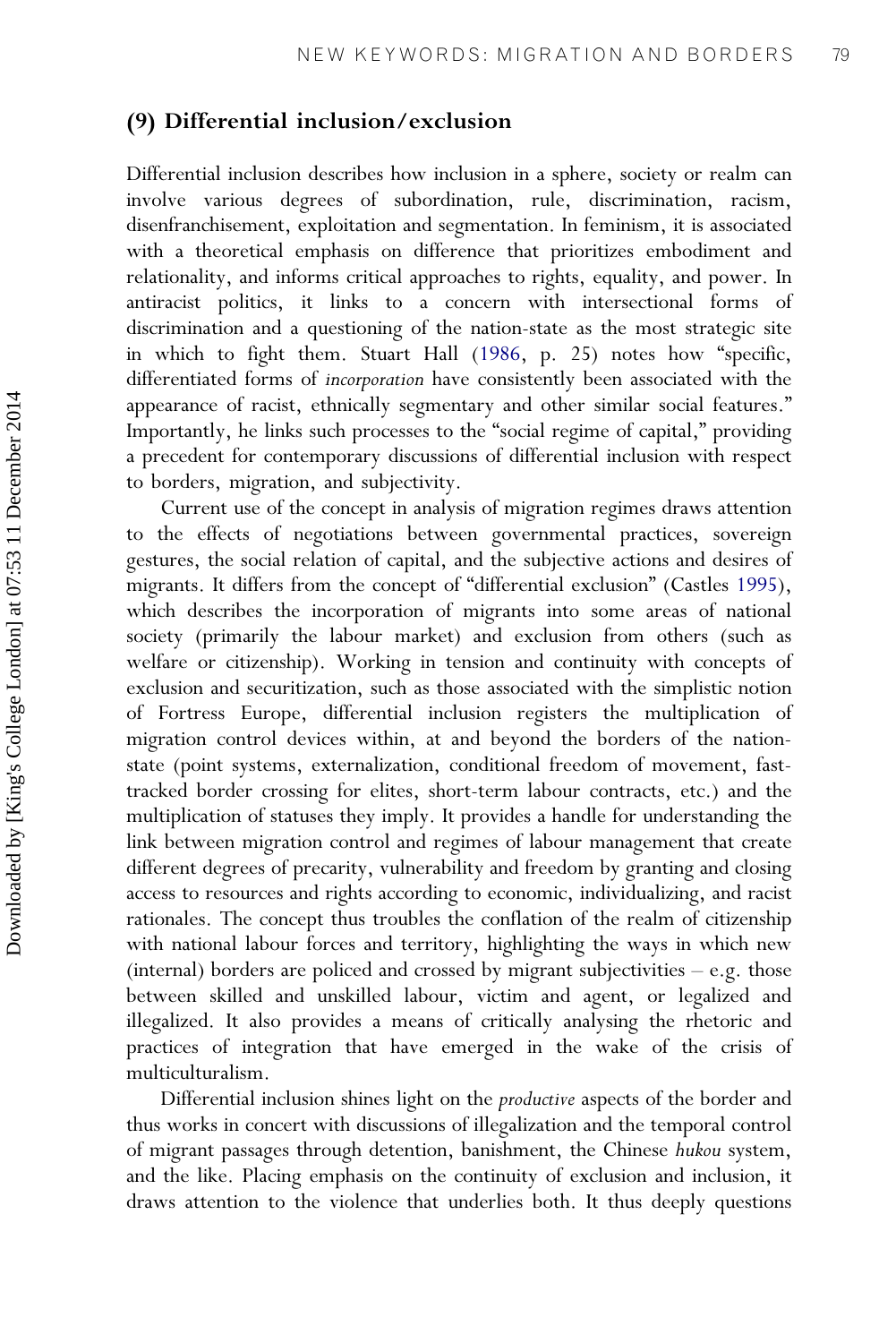<span id="page-27-0"></span>programs of social inclusion that imagine a seamless integration of different differences – race, gender, class – into unified political spaces. In differential inclusion, these differences intertwine and separate, sometimes subsuming each other, sometimes conflicting. This is a perspective that needs strongly to be separated from methodological nationalism, or indeed, any topography that assumes inclusion implies proximity to a centre and distance from the margins. Differential inclusion registers how the border has moved to the centre of political life. The concept is essentially paradoxical as it stages a conflict between the containing qualities of inclusion and the capacity of difference to explode notions of social unity or contract and highlight diverse moments of autonomy of migration. To this extent, it is dynamic, unstable, and resistant to reification. Often the rationale of migration control is reduced to a single logic – e.g. capital/labour, post-colonialism, or securitization. The concept of differential inclusion registers the multiplication of migrant statuses in ways that allow a more complex view of the conflictual interweaving of such ways of governing and the mutating sovereignties associated with them.

SM, BN, LR, SS, GGa, MT, FR

### References

- Castles, S. (1995) 'How nation-states respond to immigration and ethnic diversity', New Community, vol. 21, no. 3, pp. 293–308.
- Hall, S. (1986) 'Gramsci's relevance for the study of race and ethnicity', Journal of Communication Inquiry, vol. 10, no. 2, pp. 5–27.

# (10) Migrant struggles

"Migrant struggles" encapsulates at least two distinct meanings and refers to an array of different migrant experiences. First, "migrant struggles" indicates more or less organized struggles in which migrants openly challenge, defeat, escape or trouble the dominant politics of mobility (including border control, detention, and deportation), or the regime of labour, or the space of citizenship (De Genova [2010](#page-30-0); Squires [2011\)](#page-30-0). Second, "migrant struggles" refers to the daily strategies, refusals, and resistances through which migrants enact their (contested) presence – even if they are not expressed or manifested as "political" battles demanding something in particular (Papadopoulos, Stephenson, and Tsianos [2008](#page-10-0)). These two meanings highlight the heterogeneity of migrant conditions and the diverse ways in which migrants are confronted with and struggle with power(s): struggles at the border, but also before and beyond the border line; struggles that are visible in the public arena or that remain relatively invisible. Thus, as a keyword, "migrant struggles" underscores that migration is itself a field of struggle, while it nonetheless pluralizes the very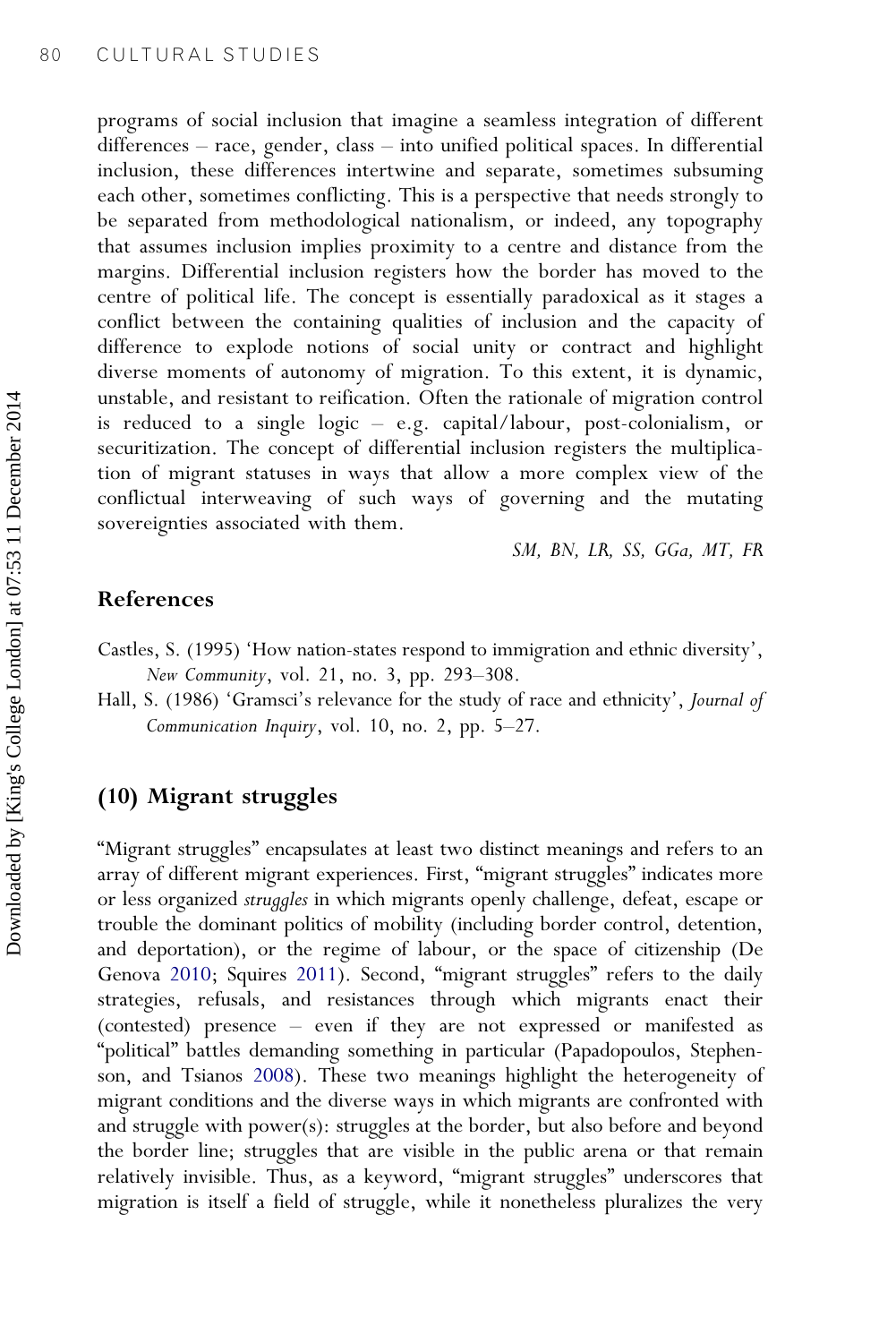category of migration. Hence, this concept also suggests that any possible common ground of struggles cannot be taken for granted, and must be actively elaborated, both conceptually and in practice, episodically reinventing new possibilities for alliance or coalition. At the same time, there is a need to recall that some of the most relevant labour struggles in various parts of the world have been at the same time migrant struggles (see for instance, the struggles of "internal migrant" workers in China, or the struggles of building cleaners, such as the Justice for Janitors campaign in the US or the Living Wage campaign in the UK).

While daily strategies and practices of resistance are an important component of migrant experiences, but the movements of migration in and of themselves should not be seen as deliberate or direct challenges to any given border regime. We are aware that migration plays a key role in the routine operations and reproduction of capitalism, indeed, that there is no capitalism without migration (Mezzadra [2006](#page-30-0); Moulier Boutang [1998\)](#page-10-0). At the same time, however, a complex alchemy of unchaining and taming, selecting and blocking, has always shaped and continues to shape capitalism's relationship with the mobility of labour and thus with migration. Attempts to combine the opening up of channels of officially authorized and accelerated mobility with processes of illegalization and the establishment of a "deportation regime" are clearly visible today. From this point of view, it is important to articulate what precisely can be discerned in these practices of migration that exceeds the strictly "economic" frame of labour recruitment and effective labour subordination. This moment of excess suggests that "migrant struggles" need to be framed also in a more constitutive way, beginning with the fact that every practice or experience of migration is situated within and grapples with a specific field of tensions and antagonisms. In this sense, migration is always crisscrossed by and involved in multiple and heterogeneous struggles. This structural relation between "migration" and "struggles" fundamentally derives from the fact that practices of mobility that are labelled as "migrations" are captured, filtered and managed by migration policies and techniques of bordering. Migrations are therefore eminently caught within relations of power. They are located within conflicting fields of force, which are also fields of struggle, within which modifying, challenging, or interrupting the configuration of power is always at stake. And at the same time, migration forces the border regime to continuously revise its strategies, working as a constitutive "troubling factor".

Considerable attention has been given over the last two decades to the organized and articulate struggles of the sans-papiers and other illegalized migrants within the spaces of migrant-"receiving" states, as well as the struggles of migrants involved in subverting or circumventing actual borders. Today a twofold shift is occurring, which takes into account forms of struggles which are not perceptible in the ordinary regime of visibility and do not fit into established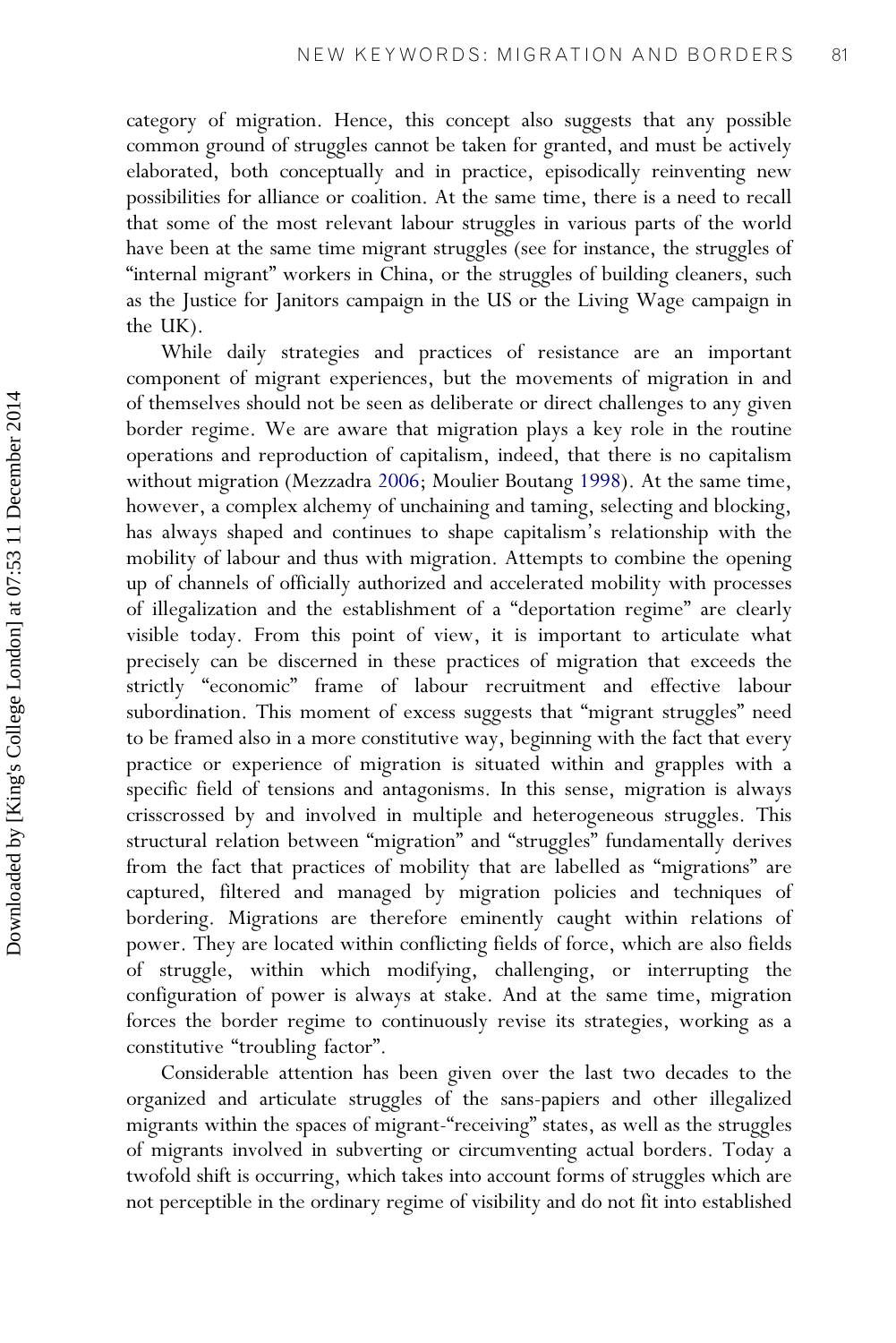paradigms of political representation – which means that these struggles are not characterized by the emergence of their subjects on the "scene" of the political. In other words, the second meaning of "migrant struggles" (above) has become more prominent in critical analyses. More broadly, instead of encoding migrant struggles on the basis of the existing political landmarks, the opposite move should be envisaged: migrant struggles force us to question and rethink both the paradigm of political agency and the presumed temporality of political practices. Thus, rather than depicting (illegalized) migrants who mobilize politically as the paradoxically truest manifestation of "active citizenship," it may be more productive to reconceive the political in terms that are no longer reducible to citizenship as such (De Genova [2010\)](#page-32-0). Similarly, the temporality of political practices is usually understood in terms of a process of claims-making, with its insurgent moments, followed by one or another (negative or positive) institutional resolution. Visibility, agency, and collective public mobilizations cannot be the yardsticks for assessing the political stakes of these struggles. In particular, the uneven visibility and fractured relation to time that undocumented migrants play with –due to their "irregular" presence in space – are two features that can facilitate a rethinking of migrant struggles. This conception of "migrant struggles" thus helps to unsettle the thresholds of perceptibility through which the politics of migration is approached and challenges the primacy of visibility as the decisive measure of the relevance or force of these struggles. Furthermore, considering the uneven and strategic (in)visibility of migrants, the goal is not to make invisible practices visible on the public stage of (official) Politics but rather to highlight their effective political force and the real impacts of such discordant practices of freedom and resistance.

Most of the time, migrant struggles are concerned with neither representation nor claims for rights nor border policies as such. Rather, they are struggles of (migrant) everyday life: they consist in the mere fact of persisting in a certain space, irrespective of law, rights and the pace of the politics of mobility. The issue of imperceptibility therefore helps to illuminate the more structural meaning of "migrant struggles" whereby migration always ultimately concerns the daily struggles in which migrants are involved, whether to stay someplace or to move on. However, if migration is assumed to be a practice always cross-cut by various struggles, this requires a reconsideration of any exclusive focus on undocumented (extra-legal, "unauthorized") migration, in favour of also interrogating other varieties of migration (including both skilled and unskilled, regular and irregular). If migration implies a struggle in itself, even when it complies with the terms and conditions of the dominant politics of mobility, then it is necessary to consider how the very existence of borders and immigration regimes always already constitute the conditions of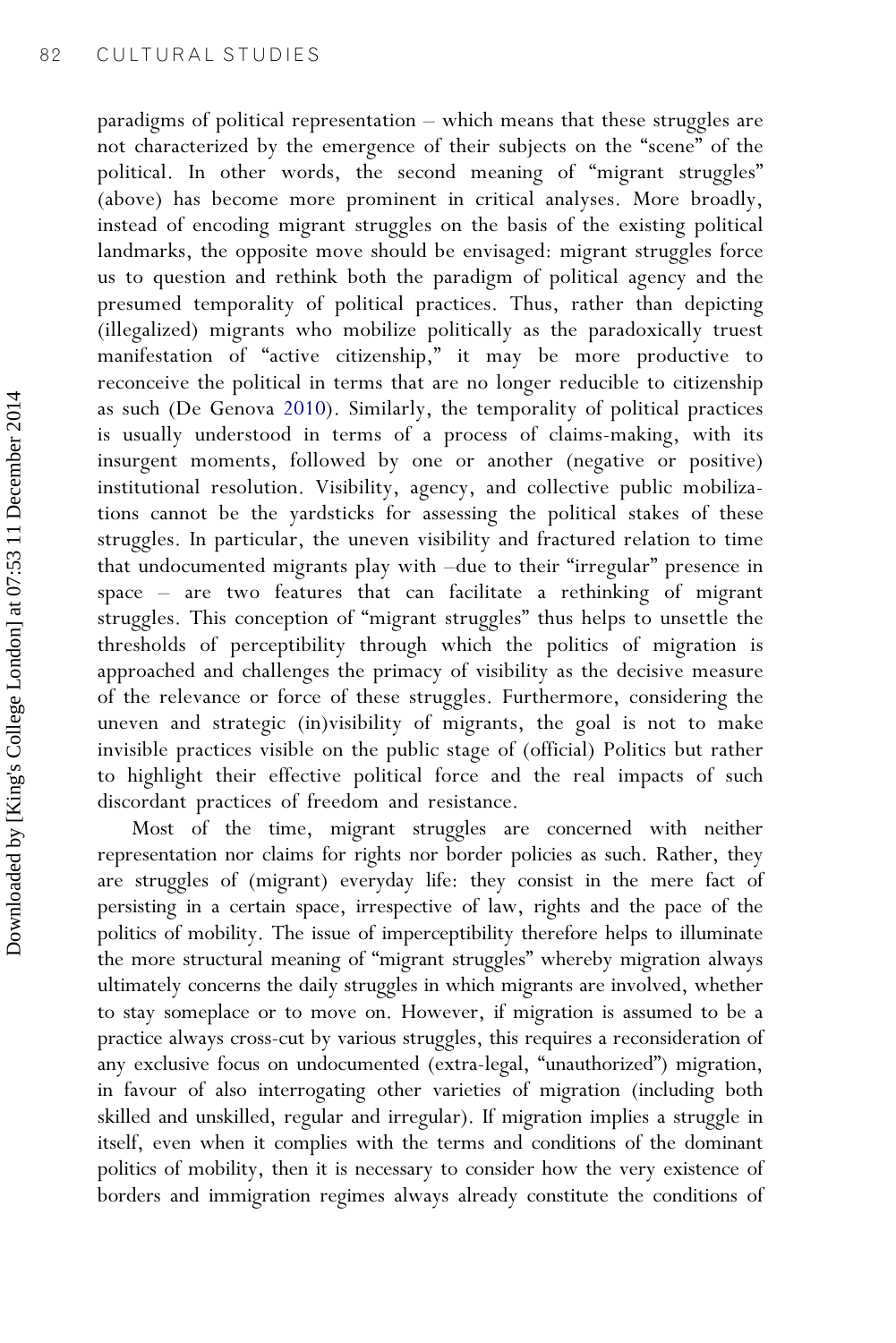<span id="page-30-0"></span>possibility, and therefore the conditionalities and intrinsic thresholds of precarity, for all forms of migration.

Finally, incorporating the "turbulences" produced by migrations into political cartography, we could reverse the meaning of this keyword by suggesting that migrants' struggles unsettle the space of the political, generating a "migration of struggles". Such a migration of struggles would force us to think both about the ways in which struggles migrate beyond the established borders of the political and about the ways in which they challenge established forms and practices of political struggle which in turn require a radical rethinking of political concepts and keywords.

MT, NDG, SM, GGa

### References

- De Genova, N. (2010) 'The queer politics of migration: reflections on "Illegality" and incorrigibility', Studies in Social Justice, vol. 4, no. 2, pp. 101–126.
- Mezzadra, S. (2006) Diritto di Fuga. Migrazioni, Cittadinanza, Globalizzazione, Verona, Ombre Corte.
- Moulier Boutang, Y. (1998) De l'esclavage au salariat. Economie historique du salariat bridé, Paris, Presses Universitaires de France.
- Papadopoulos, D., Stephenson, N., & Tsianos V. (2008) Escape Routes. Control and Subversion in the XXI Century, London, Pluto Press.
- Squire V. (ed). (2011) The Contested Politics of Mobility. Borderzones and Irregularity, London, Routledge.

# (11) Subjectivity

In calling for the investigation of migratory practices, experiences and struggles through the lens of subjectivity we first seek to overcome conceptions of migration as a derivative or dependent variable of 'objective' factors like wage differentials or 'structural' forces such as the destruction of subsistence economies through the expansion of capitalism. While these are important factors for explaining migratory movements, they do not account for the desires and aspirations, as well as the deceptions that inform and drive migratory projects. It is this subjective dimension of migration that we seek to highlight with the concept of 'subjectivity', which oscillates between the subject as subjected by power and the subject as imbued with the power to transcend the processes of subjection that have shaped it. Technologies of government and technologies of self-emerge as inseparably intertwined. This recognition of subjectivity avoids the voluntaristic and individualistic undertones that haunt the notion of agency. More precisely, it avoids the framing of migrants as atomized individual rational-choice actors confronting external structures. In other words, we want to begin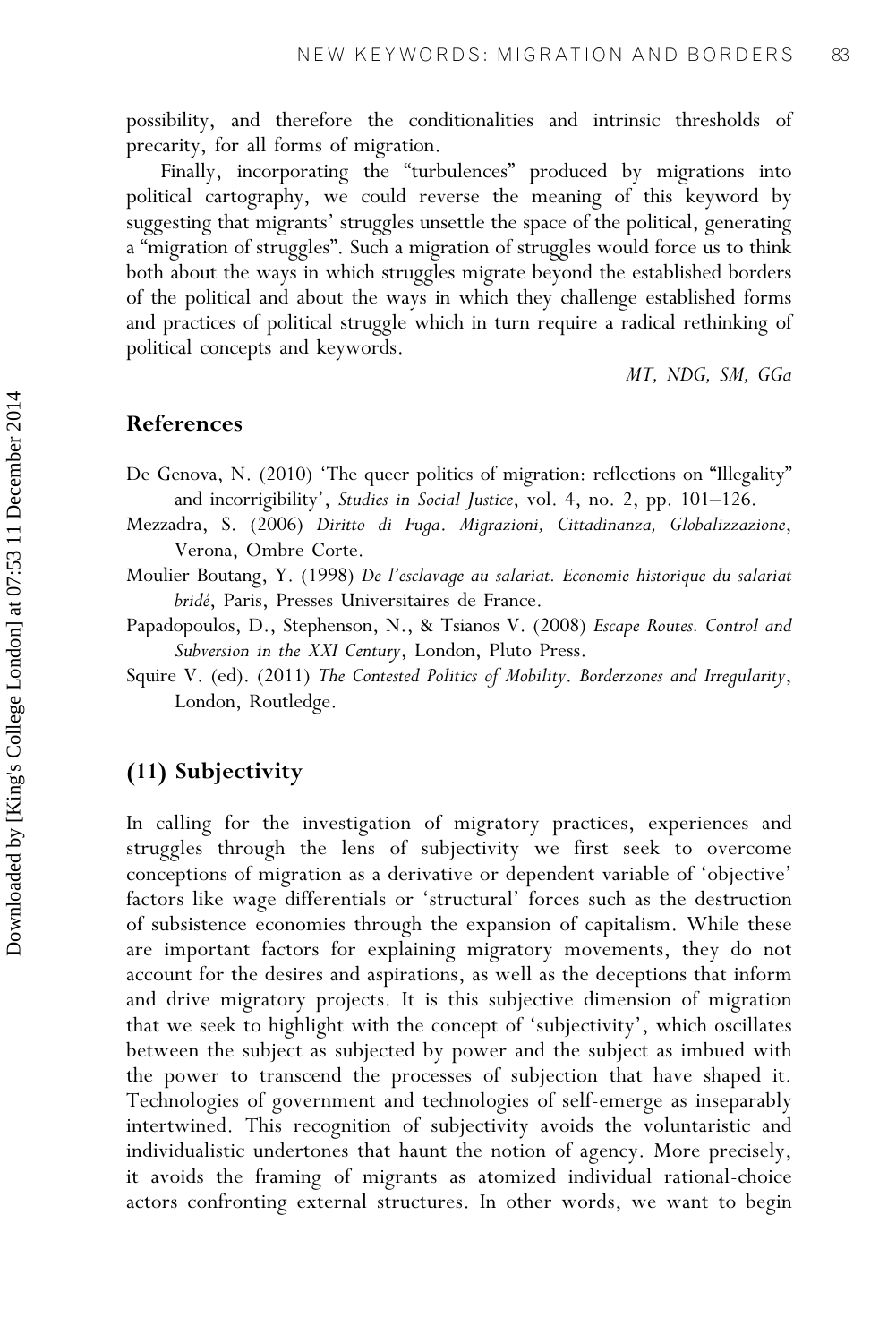from the assumption that migrants' practices, experiences and struggles cannot be considered in isolation from the discourses, practices, devices, laws and institutions that constitute particular forms of human mobility as 'migration,' and thereby make 'migrants' out of some people who move but not others.

Second, the production of migrant subjectivities is implicated in the constitution of citizenship (Isin [2002\)](#page-32-0). While migration studies often represent migrants in terms of paradigms of exclusion, critical scholarship has increasingly conceived of border and citizenship regimes as differentiation machines, which actively create a relational field of subject positions through processes of selective and differential inclusion (De Genova [2005](#page-32-0); Mezzadra and Neilson [2013\)](#page-32-0). In this view, citizenship emerges as a social relation that is as contingent as the "figures of migration and foreignness" against which it is defined. Migration legislation thus resembles a "magic mirror" that reflects not only relations between the citizen and its 'others', but also constructions of national subjectivity. Particular figures of migration like the 'refugee' or the 'illegal migrant' do not so much represent distinct social groups. Rather, the alternating currency of these figures is indicative of particular relations of migration that correlate to certain constellations of border and citizenship regimes (Karakayali and Rigo [2010](#page-32-0)). Instead of treating 'refugees', 'illegals', 'citizens', 'guest workers' etc. as naturally given phenomena, the lens of subjectivity brings out the materiality of the processes, by which these labels make these people intelligible as 'refugees', 'illegals', 'citizens', 'guest workers' and so forth.

Third, the performative dimension of border and citizenship regimes and the subjectivities they produce is, as a result, crucial. As any EU passport holder has felt viscerally when passing through passport control rooms of the Schengen area, the installation of separate lanes for "EU citizens" and "other passports" interpellates them to perform European citizenship and identify with the project of the European Union. Conversely, deportations are performances of sovereign state power as they enact the claimed prerogative of nation-states to control access to their territories. In this way, the deportation of non-citizens constitutes an important 'technology of citizenship', which also plays a key role in the subjectivation of illegalized migrants (Walters [2002](#page-32-0)). The deportation of some but not all illegalized migrants is also performative in that it disciplines the un-deported majority by investing illegalized migrants with the fear of being deported (De Genova [2010](#page-32-0)).

What this example highlights is fourth, that affective and emotional dimensions of processes of subjectivation play a key role in both the attempts to govern migration and migratory practices seeking to subvert these. For instance, the government of marriage migration through the scandalization of 'sham' and 'arranged marriages' rests on positing the Western fairy-tale of 'true' romantic love as devoid of any material interests (Muller Myrdhal [2010](#page-32-0)).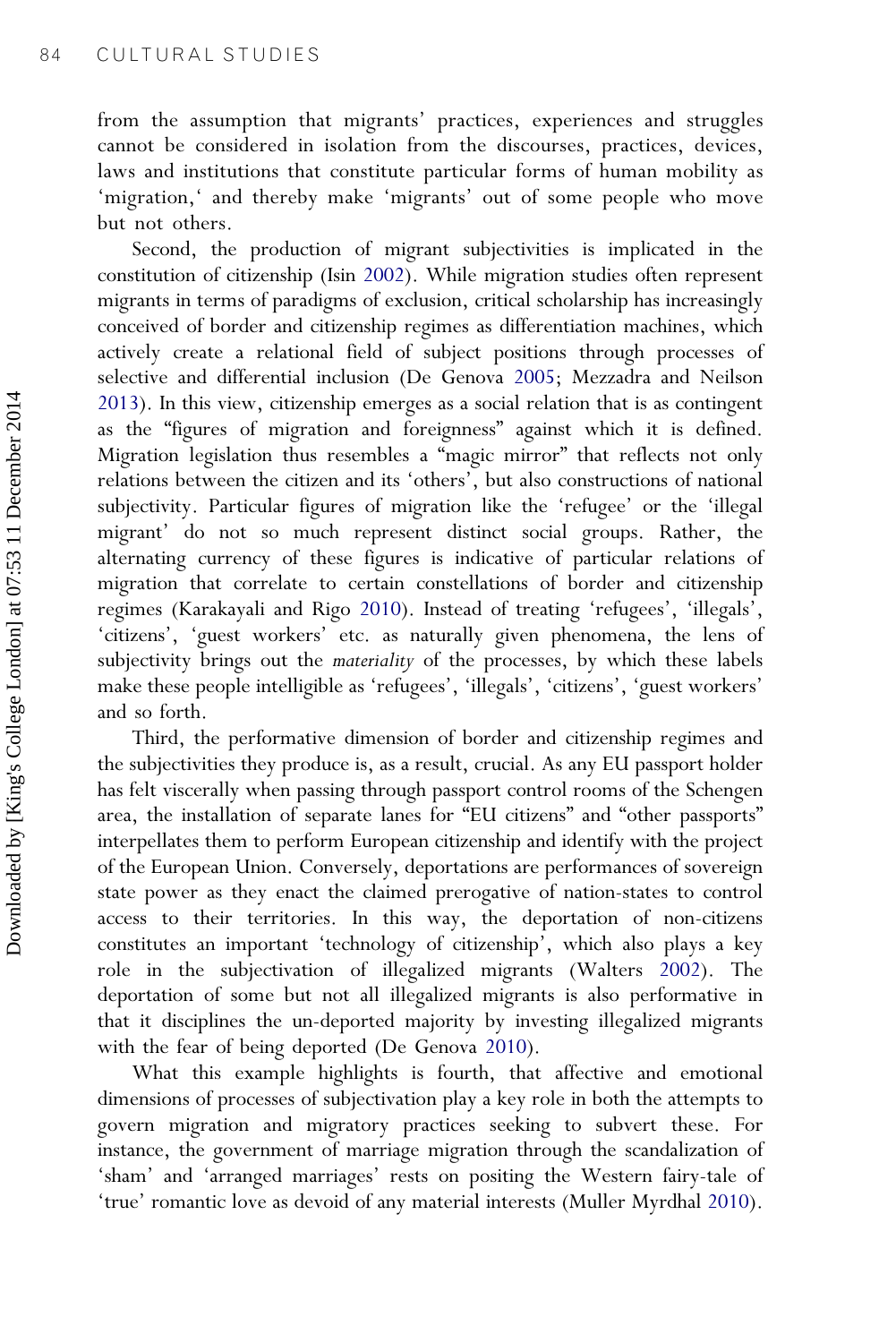<span id="page-32-0"></span>Hence, the 'management' of migration also involves the regulation of affects, emotions and desires as techniques of government. Yet, at the same time it is the multiplicity of subjective desires, hopes and aspirations that animate the projects migrants pursue with their migrations, which is always in excess of their regulation by governmental regimes. In contrast to conceptions of migration as a dependent variable of objective 'factors' or of migrants as rational-choice-actors, a focus on migrants' subjectivity underscores this subjective dimension of migration as one of the reasons explaining the persistence of moments of autonomy of migration within ever more pervasive regimes of border and migration control.

SS, NDG, GGa, MT, GGr, IP

## References

- De Genova, N. (2005) Working the Boundaries: Race, Space, and "Illegality" in Mexican Chicago, Durham, NC, Duke University Press.
- De Genova, N. (2010) 'The deportation regime: sovereignty, space, and the freedom of movement: theoretical overview', in The Deportation Regime: Sovereignty, Space, and the Freedom of Movement, eds. N. De Genova & N. Peutz, Durham, NC, Duke University Press, pp. 33–65.
- Isin, E. (2002) Being Political: Genealogies of Citizenship, Minneapolis, University of Minnesota Press.
- Karakayali, S. & Rigo, E. (2010) 'Mapping the European space of circulation', in The Deportation Regime: Sovereignty, Space, and the Freedom of Movement, eds. N. Genova & N. Preutz, Durham, Duke University Press, pp. 123–144.
- Mezzadra, S. & Neilson, B. (2013) Border as Method, Durham, NC, Duke University Press.
- Muller Myrdhal, E. (2010) 'Legislating love: Norwegian family reunification law as a racial project', Social & Cultural Geography, vol. 11, no. 2, pp. 103–116.
- Walter, W. (2002) 'Deportation, expulsion, and the international police of aliens', Citizenship Studies, vol. 6, no. 3, pp. 265–292.

# Funding

Glenda Garelli acknowledges the UIC Graduate College Dean's Scholar Award. Irene Peano is currently funded by a Marie Curie Intra-European Fellowship grant number [PIEF-GA-2011-302425]. John Pickles, Sebastian Cobarrubias, and Maribel Casas-Cortes acknowledge support from the US National Science Foundation BCS GSS Award number [1023543].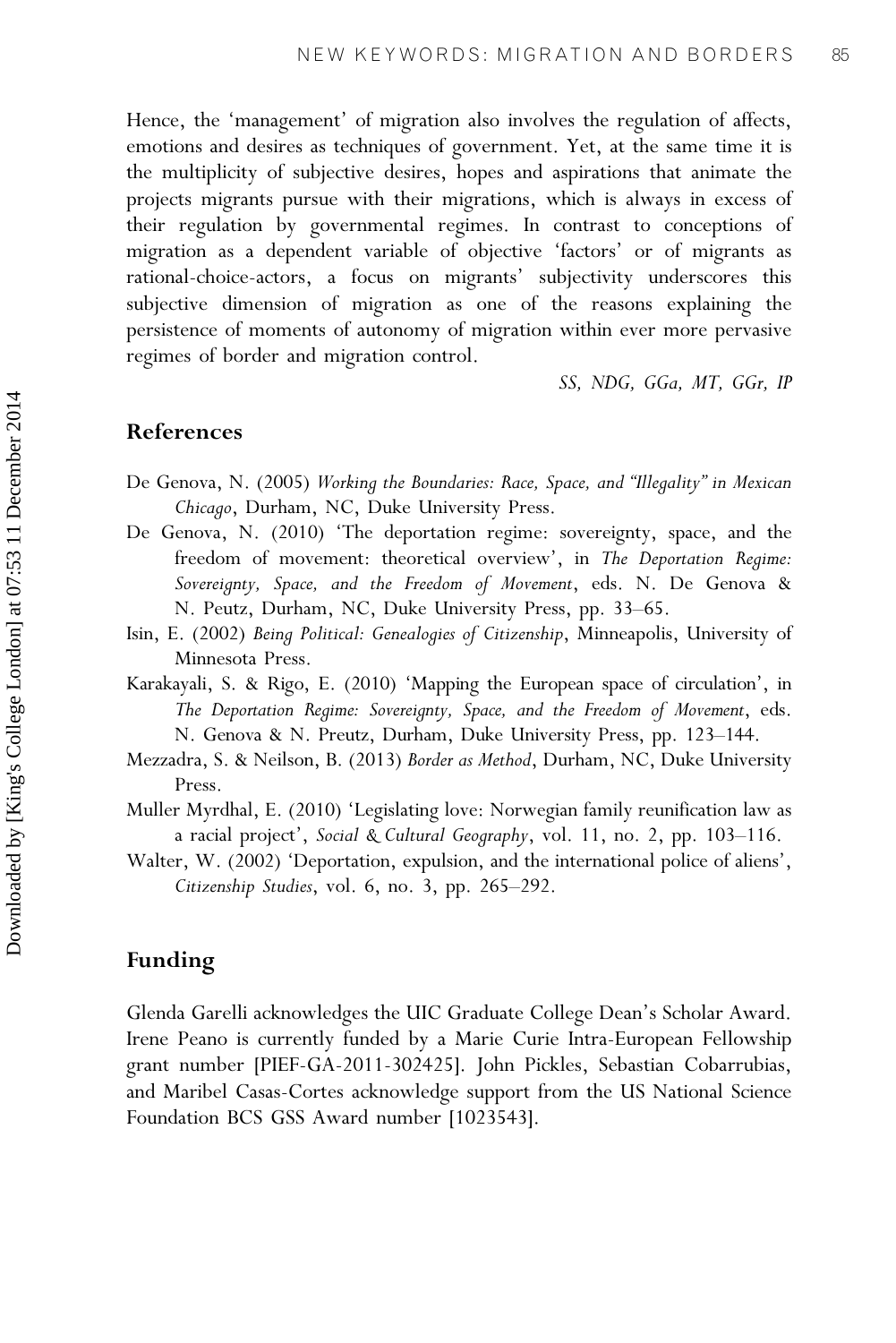# 'New Keywords' Author Details

Maribel Casas-Cortes: PhD in Anthropology by the University of North Carolina at Chapel Hill, she has worked for a number of years in a multidisciplinary research project on EU external borders. (MC) [macasas@live.unc.edu](mailto:macasas@live.unc.edu)

Sebastian Cobarrubias: PhD in Geography by the University of North Carolina at Chapel Hill, he is currently a professor at the Department of Global, International and Area Studies at UNC Charlotte. (SC) [scobarru@uncc.edu](mailto:scobarru@uncc.edu)

Nicholas De Genova is Reader in Urban Geography at King's College London. (NDG) [n.degenova@gmail.com](mailto:n.degenova@gmail.com)

Glenda Garelli is a doctoral candidate at the University of Illinois-Chicago, working on a spatial inquiry of migration across the Mediterranean. (GGa) [glenda.garelli@gmail.com](mailto:glenda.garelli@gmail.com)

Giorgio Grappi holds a PhD in History of Political Thought and is currently working on postcolonial India, zoning and logistical corridors, and the political dimension of migrant labor. (GGr) [giorgiazzi@gmail.com](mailto:giorgiazzi@gmail.com)

Charles Heller is a filmmaker, writer, and Ph.D. student in the Center for Research Architecture at Goldsmiths University of London. (CH) [chazheller@yahoo.com](mailto:chazheller@yahoo.com)

Sabine Hess is a professor in the Institute for Cultural Anthropology and European Ethnology at the Georg-August University of Göttingen. (SH) [shess@uni-goettingen.de](mailto:shess@uni-goettingen.de)

Bernd Kasparek is a member of bordermonitoring.eu and of several antiracist organizations and networks. He is co-editor (with Sabine Hess) of Grenzregime. (BK) [bk@bordermonitoring.eu](mailto:bk@bordermonitoring.eu)

Sandro Mezzadra teaches Political Theory at the University of Bologna and has long been in engaged in social movements and political activism, particularly (although not exclusively) related to migration and borders. (SM) [sandro.mezzadra@unibo.it](mailto:sandro.mezzadra@unibo.it)